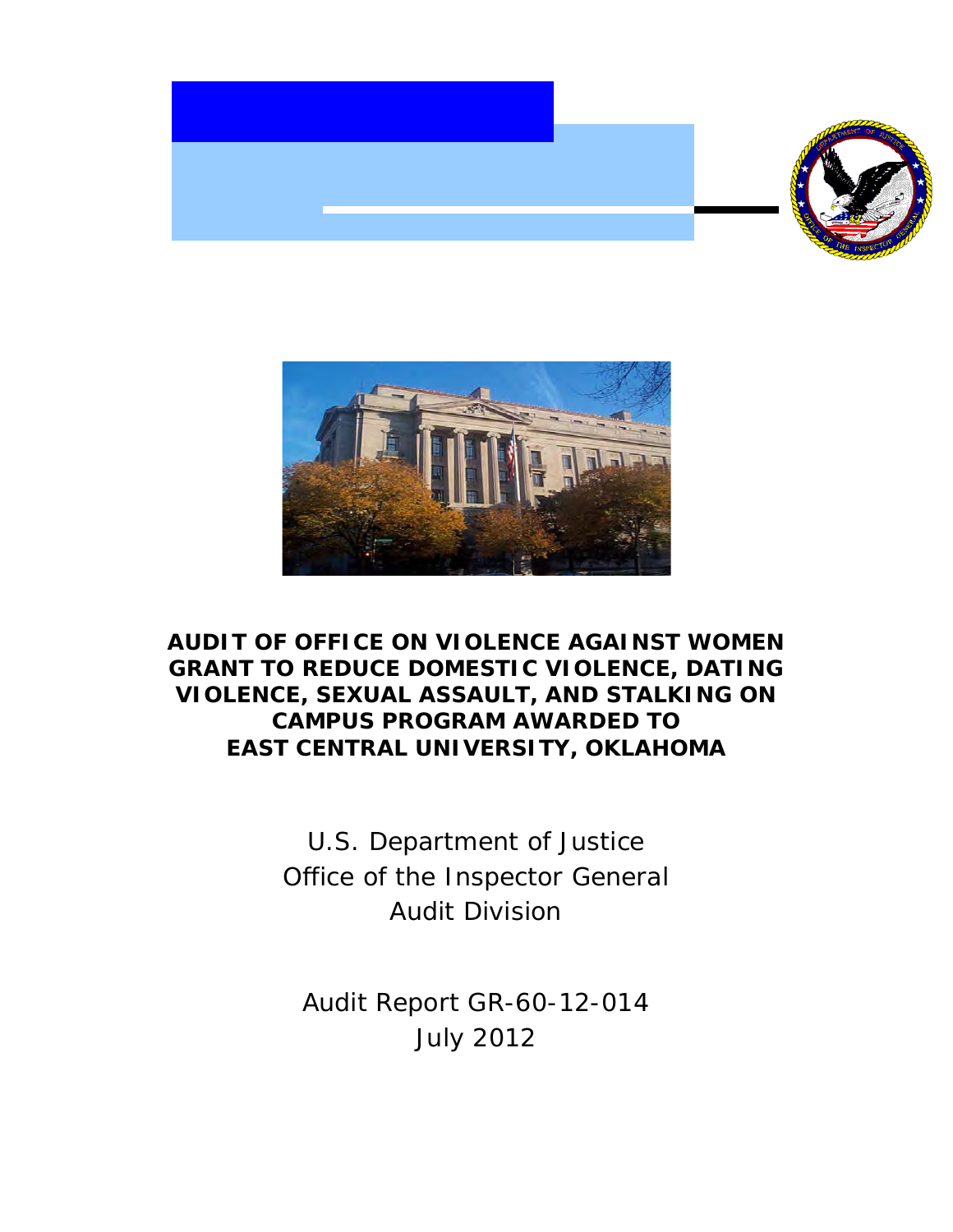# **AUDIT OF OFFICE ON VIOLENCE AGAINST WOMEN GRANT TO REDUCE DOMESTIC VIOLENCE, DATING VIOLENCE, SEXUAL ASSAULT, AND STALKING ON CAMPUS PROGRAM AWARDED TO EAST CENTRAL UNIVERSITY, OKLAHOMA**

#### **EXECUTIVE SUMMARY**

 University (ECU), Oklahoma, in the amount of \$1,699,999 under the and Stalking On Campus Program. The Office of the Inspector General, Audit Division, has completed an audit of Grant Number 2007-WA-AX-0004, awarded by the Office on Violence Against Women (OVW), to East Central Grants to Reduce Domestic Violence, Dating Violence, Sexual Assault,

 Reauthorization Act of 2005. The program provides a unique assault, and stalking crimes on campuses. The Grants to Reduce Violent Crimes Against Women on Campus Program was authorized by the Higher Education Amendments of 1998, reauthorized by the Violence Against Women Act of 2000, and then by the Violence Against Women and Department of Justice opportunity for institutions of higher education to establish multidisciplinary consortia to combat violent crimes against women on campuses. These comprehensive efforts are designed to enhance victim services, implement prevention and education programs, and develop and strengthen security and investigation strategies in order to prevent and respond to domestic violence, dating violence, sexual

 assault, and stalking crimes on campuses. ECU is a four-year public university located in the rural city of member institutions in this flagship initiative.<sup>[1](#page-1-0)</sup> The five member institutions include Northeastern State University (NSU), Northwestern (SWOSU), and the University of Central Oklahoma. All of these Ada, Oklahoma. ECU will serve as the lead institution along with five Oklahoma State University (NWOSU), Southeastern Oklahoma State University (SOSU), Southwestern Oklahoma State University institutions represent the Regional University System of Oklahoma

 $\overline{a}$ 

<span id="page-1-0"></span><sup>&</sup>lt;sup>1</sup> Flagship projects consist of two or more institutions of higher education that principle institution and must be able to demonstrate competence and effective implementation of prior Campus Program awards for at least two grant periods, or four years. The principle institution will utilize key practices, policies, project activities, and and incorporate them onto their respective campuses. share and are accountable to a common legislature, board of regents, governing board, or system with enforcement capabilities. One institution is designated as the products already in existence to lead other schools within their system to implement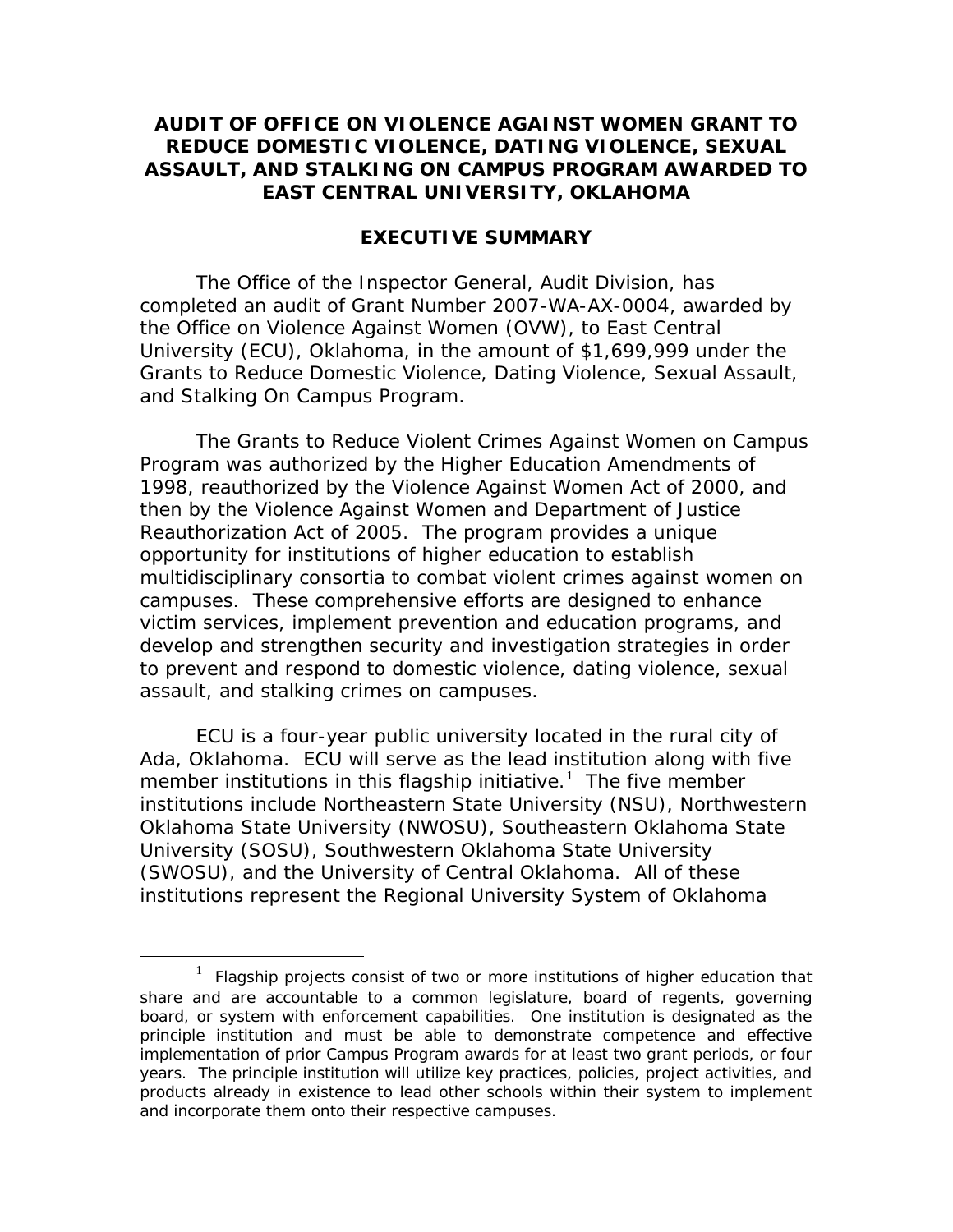(RUSO) who will be serving approximately 42,795 students during this grant.

 assault and stalking. Of the six institutions, ECU was the only one to The RUSO Violence Prevention Project (VPP) will be the first attempt in the Oklahoma system of higher education to collectively and collaboratively address domestic violence, dating violence, sexual

 create this specific program to address these issues. The purpose of this audit was to determine whether guidelines, and terms and conditions of the grant. The objective of our (7) program income; (8) financial and progress reports; (9) grant grant. As shown in Exhibit 1, East Central University was awarded a total of \$1,699,999 to implement the grant. reimbursements claimed for cost under the grant were allowable, supported, and in accordance with applicable laws, regulations, audit was to assess risks and review performance in the following areas: (1) internal control environment; (2) drawdowns; (3) grant expenditures, including personnel and indirect costs; (4) budget management and control; (5) matching; (6) property management; requirements; (10) program performance and accomplishments; and (11) monitoring of subgrantee and contractors. We determined that matching costs, property management, program income, and monitoring of subgrantee and contractors were not applicable to this

# **EXHIBIT 1: OVW GRANT AWARDED TO EAST CENTRAL**

|                    | <b>UNIVERSITY</b> |                   |                  |                     |
|--------------------|-------------------|-------------------|------------------|---------------------|
|                    | <b>AWARD</b>      |                   | <b>AWARD END</b> |                     |
| <b>GRANT AWARD</b> | <b>TYPE</b>       | <b>AWARD DATE</b> | <b>DATE</b>      | <b>AWARD AMOUNT</b> |
| 2007-WA-AX-0004    | Original          | 08/28/2007        | 08/31/2010       | 999,999<br>S.       |
| 2007-WA-AX-0004    | Supplement        | 09/24/2010        | 08/31/2012       | 700,000             |
|                    |                   |                   | Total:           | \$1,699,999         |

Source: OJP Grants Management System (GMS)

 We examined ECU's accounting records, financial and program reports, and operating policies and procedures, and found:

- the Federal Financial Reports and Program Reports were submitted in a timely manner;
- ECU adhered to the 10 percent rule;
- • payroll and indirect costs were accurate; and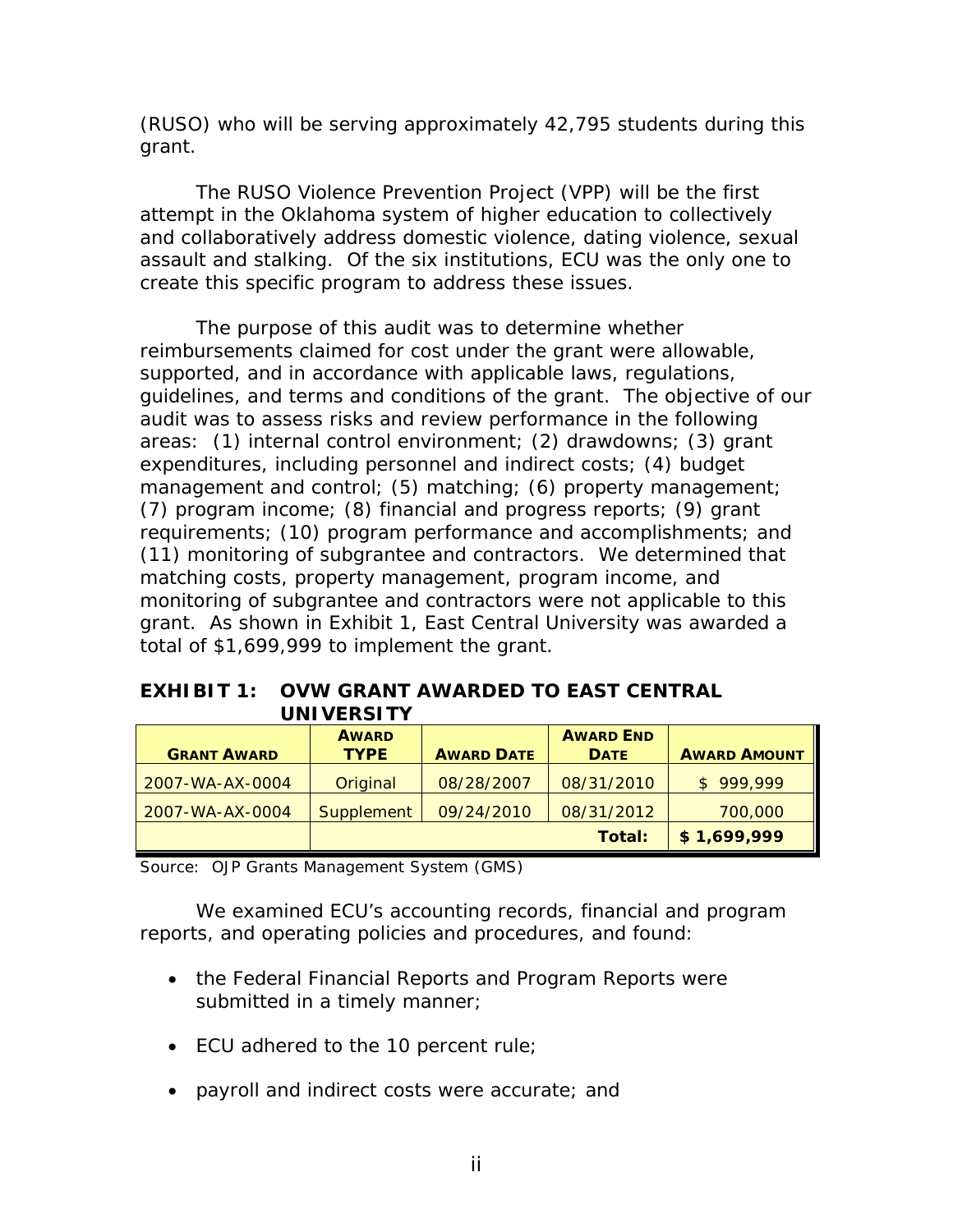to accomplish the goals and objectives of the grants. • no indication that ECU's Campus Program has not been on track

ECU's policies and procedures provided for segregation of duties, transaction traceability, and adequate internal controls. However, during our review, we identified:

- \$307,120 in advanced payments to the member institutions that remain unspent because ECU did not base drawdowns on actual expenditures;
- \$18,742 in interest earned over the life of the grant;
- Federal Financial Reports were not based on actual expenses; and
- we could not confirm some of the data reported in the Program Reports.

These items are discussed in detail in the *Findings and Recommendations* section of the report. Our audit objectives, scope, and methodology are discussed in Appendix I.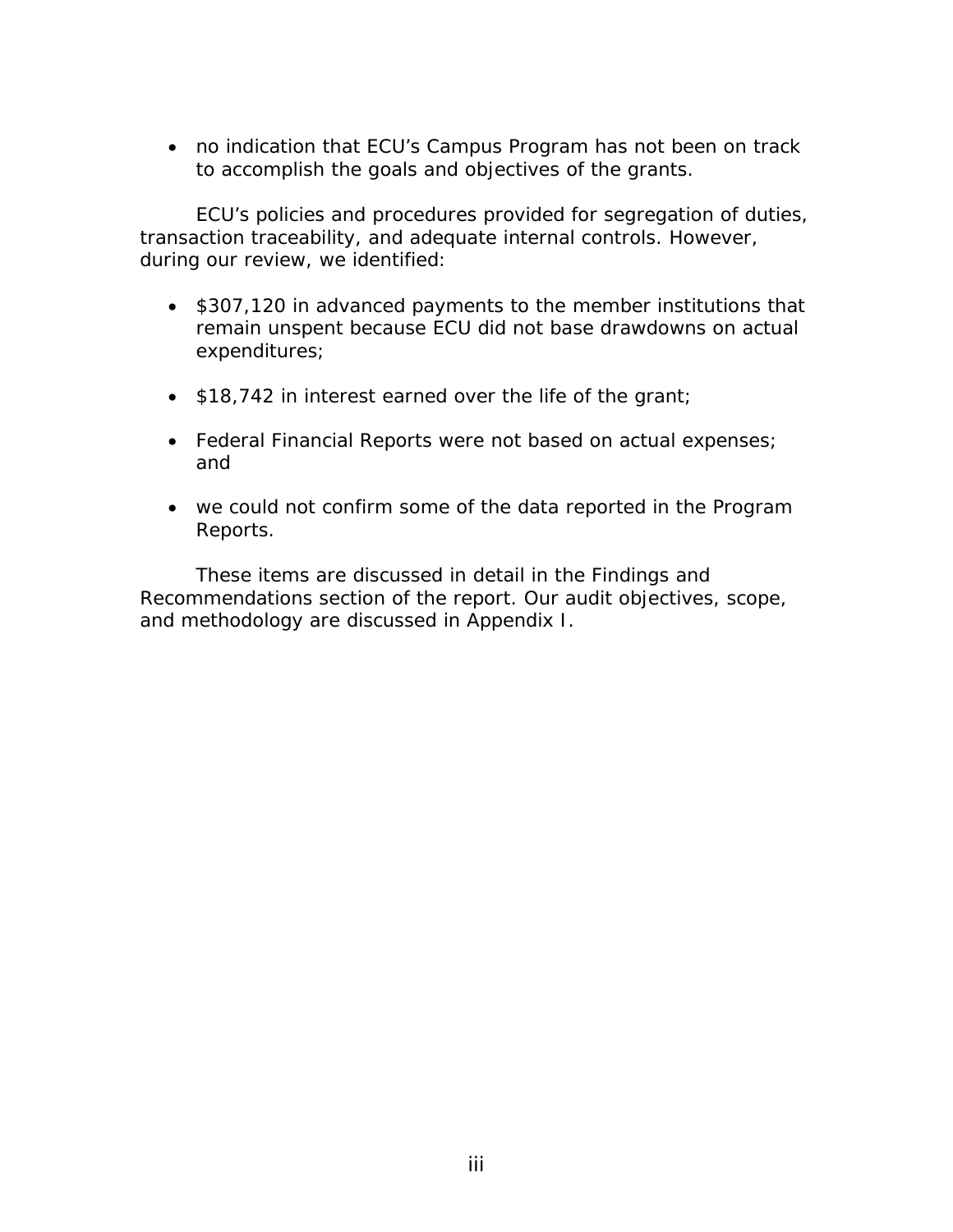# **TABLE OF CONTENTS**

| Program Performance and Accomplishments  14           |
|-------------------------------------------------------|
|                                                       |
| APPENDIX I: OBJECTIVES, SCOPE, AND METHODOLOGY  17    |
| APPENDIX II: SCHEDULE OF DOLLAR-RELATED FINDINGS 19   |
| APPENDIX III: EAST CENTRAL UNIVERSITY RESPONSE TO THE |
|                                                       |
| APPENDIX IV: OVW RESPONSE TO THE DRAFT REPORT  25     |
| APPENDIX V: OIG ANALYSIS AND SUMMARY OF ACTIONS       |
|                                                       |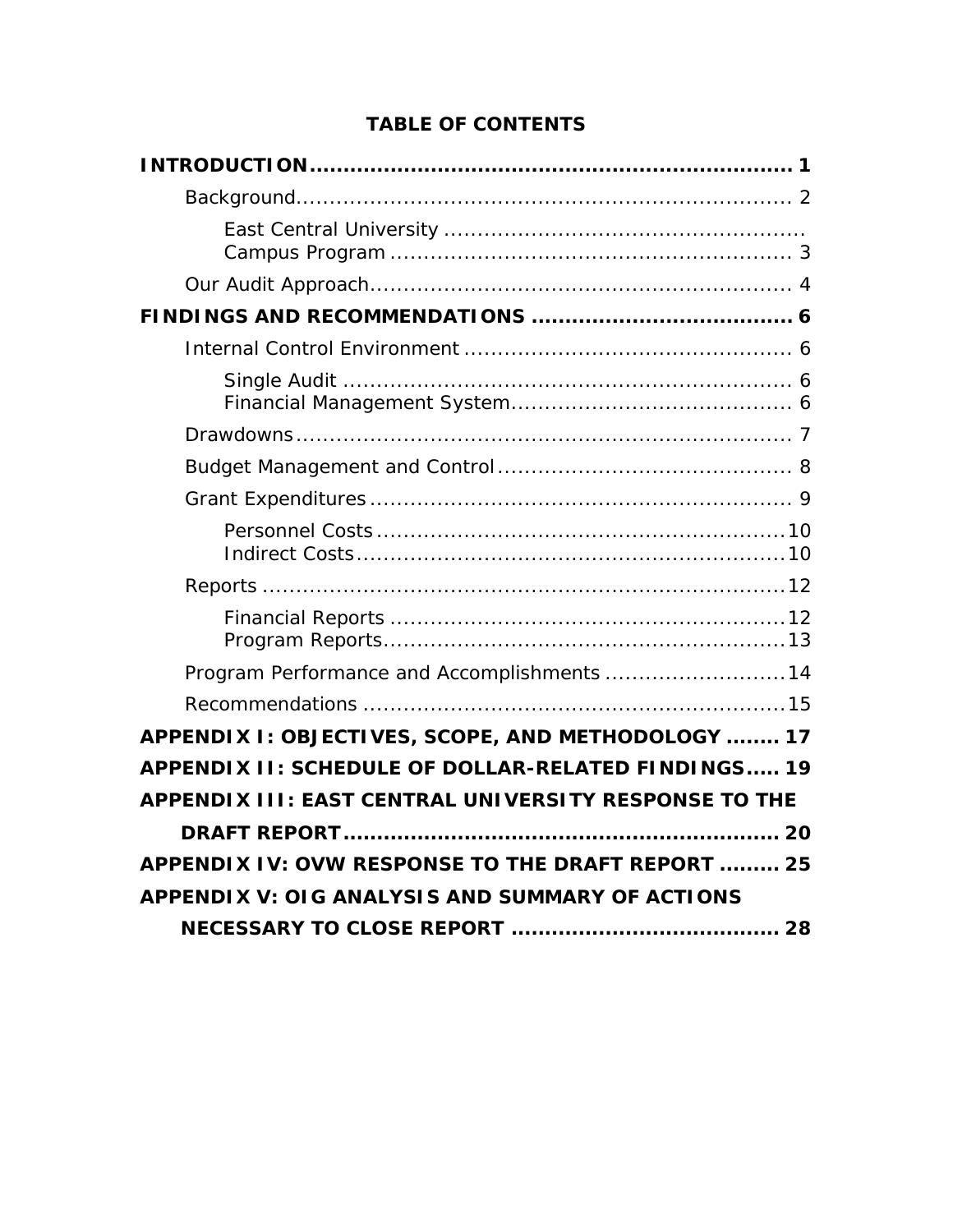# <span id="page-5-0"></span>**AUDIT OF OFFICE ON VIOLENCE AGAINST WOMEN GRANT TO REDUCE DOMESTIC VIOLENCE, DATING VIOLENCE, SEXUAL ASSAULT, AND STALKING ON CAMPUS PROGRAM AWARDED TO EAST CENTRAL UNIVERSITY, OKLAHOMA**

#### **INTRODUCTION**

 University (ECU), Oklahoma, in the amount of \$1,699,999 under the and Stalking On Campus Program. The Office of the Inspector General, Audit Division, has completed an audit of Grant Number 2007-WA-AX-0004, awarded by the Office on Violence Against Women (OVW), to East Central Grants to Reduce Domestic Violence, Dating Violence, Sexual Assault,

 Reauthorization Act of 2005. The program provides a unique assault, and stalking crimes on campuses. The Grants to Reduce Violent Crimes Against Women on Campus Program was authorized by the Higher Education Amendments of 1998, reauthorized by the Violence Against Women Act of 2000, and then by the Violence Against Women and Department of Justice opportunity for institutions of higher education to establish multidisciplinary consortia to combat violent crimes against women on campuses. These comprehensive efforts are designed to enhance victim services, implement prevention and education programs, and develop and strengthen security and investigation strategies in order to prevent and respond to domestic violence, dating violence, sexual

 guidelines, and terms and conditions of the grant. The objective of our (7) program income; (8) financial and progress reports; (9) grant grant. As shown in Exhibit 1, East Central University was awarded a total of \$1,699,999 to implement the grant.<br> $1$ The purpose of this audit was to determine whether reimbursements claimed for costs under the grant were allowable, supported, and in accordance with applicable laws, regulations, audit was to assess risks and review performance in the following areas: (1) internal control environment; (2) drawdowns; (3) grant expenditures, including personnel and indirect costs; (4) budget management and control; (5) matching; (6) property management; requirements; (10) program performance and accomplishments; and (11) monitoring of subgrantees and contractors. We determined that matching costs, property management, program income, and monitoring of subgrantees and contractors were not applicable to this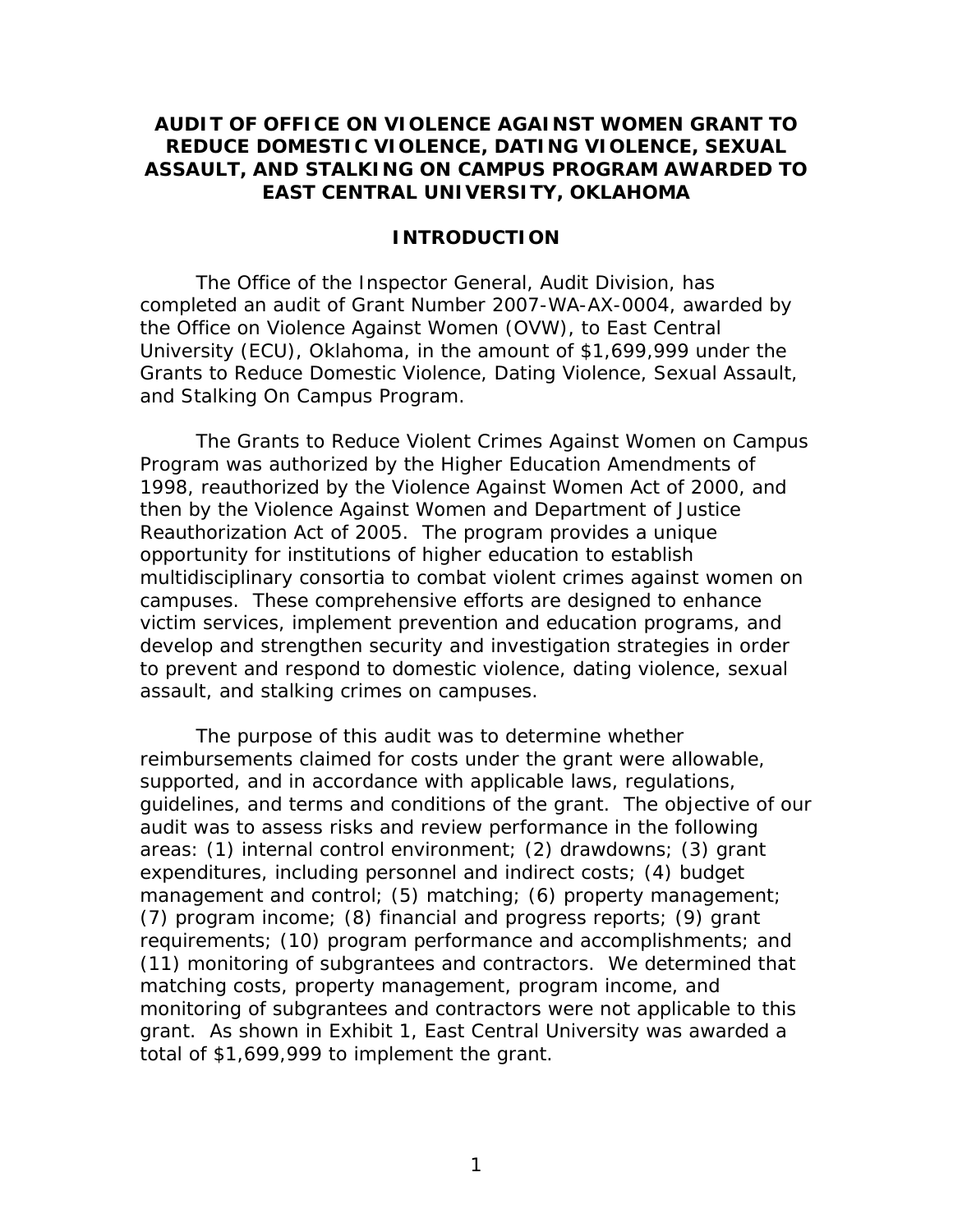|                    | UNIVERSITY                  |                   |                                 |                     |
|--------------------|-----------------------------|-------------------|---------------------------------|---------------------|
| <b>GRANT AWARD</b> | <b>AWARD</b><br><b>TYPE</b> | <b>AWARD DATE</b> | <b>AWARD END</b><br><b>DATE</b> | <b>AWARD AMOUNT</b> |
| 2007-WA-AX-0004    | Original                    | 08/28/2007        | 08/31/2010                      | 999,999<br>\$.      |
| 2007-WA-AX-0004    | <b>Supplement</b>           | 09/24/2010        | 08/31/2012                      | \$700,000           |
|                    |                             |                   | Total:                          | \$1,699,999         |

# **EXHIBIT 1: OVW GRANT AWARDED TO EAST CENTRAL UNIVERSITY**

Source: OJP Grants Management System (GMS)

# **Background**

 implements the Violence Against Women Act (VAWA) and subsequent faith leaders, and others, OVW grants help provide victims with the The Office on Violence Against Women (OVW) is a component of the United States Department of Justice (DOJ). Created in 1995, OVW legislation and provides national leadership against domestic violence, dating violence, sexual assault and stalking. Since its inception, OVW has launched a multifaceted approach to responding to these crimes. By forging State, local and tribal partnerships among police, prosecutors, the judiciary, victim advocates, health care providers, protection and services they need to pursue safe and healthy lives and enable communities to hold offenders accountable.

# *East Central University*

 $\overline{a}$ 

 ECU is a four-year public university located in the rural city of member institutions in this flagship initiative.<sup>[1](#page-6-0)</sup> The five member institutions include Northeastern State University (NSU), Northwestern (SWOSU), and the University of Central Oklahoma. All of these Ada, Oklahoma. ECU will serve as the lead institution along with five Oklahoma State University (NWOSU), Southeastern Oklahoma State University (SOSU), Southwestern Oklahoma State University institutions represent the Regional University System of Oklahoma (RUSO) who will be serving approximately 42,795 students during this grant.

<span id="page-6-0"></span> $\mathbf{1}$  principle institution and must be able to demonstrate competence and effective implementation of prior Campus Program awards for at least two grant periods, or four years. The principle institution will utilize key practices, policies, project activities, and and incorporate them onto their respective campuses. <sup>1</sup>Flagship projects consist of two or more institutions of higher education that share and are accountable to a common legislature, board of regents, governing board, or system with enforcement capabilities. One institution is designated as the products already in existence to lead other schools within their system to implement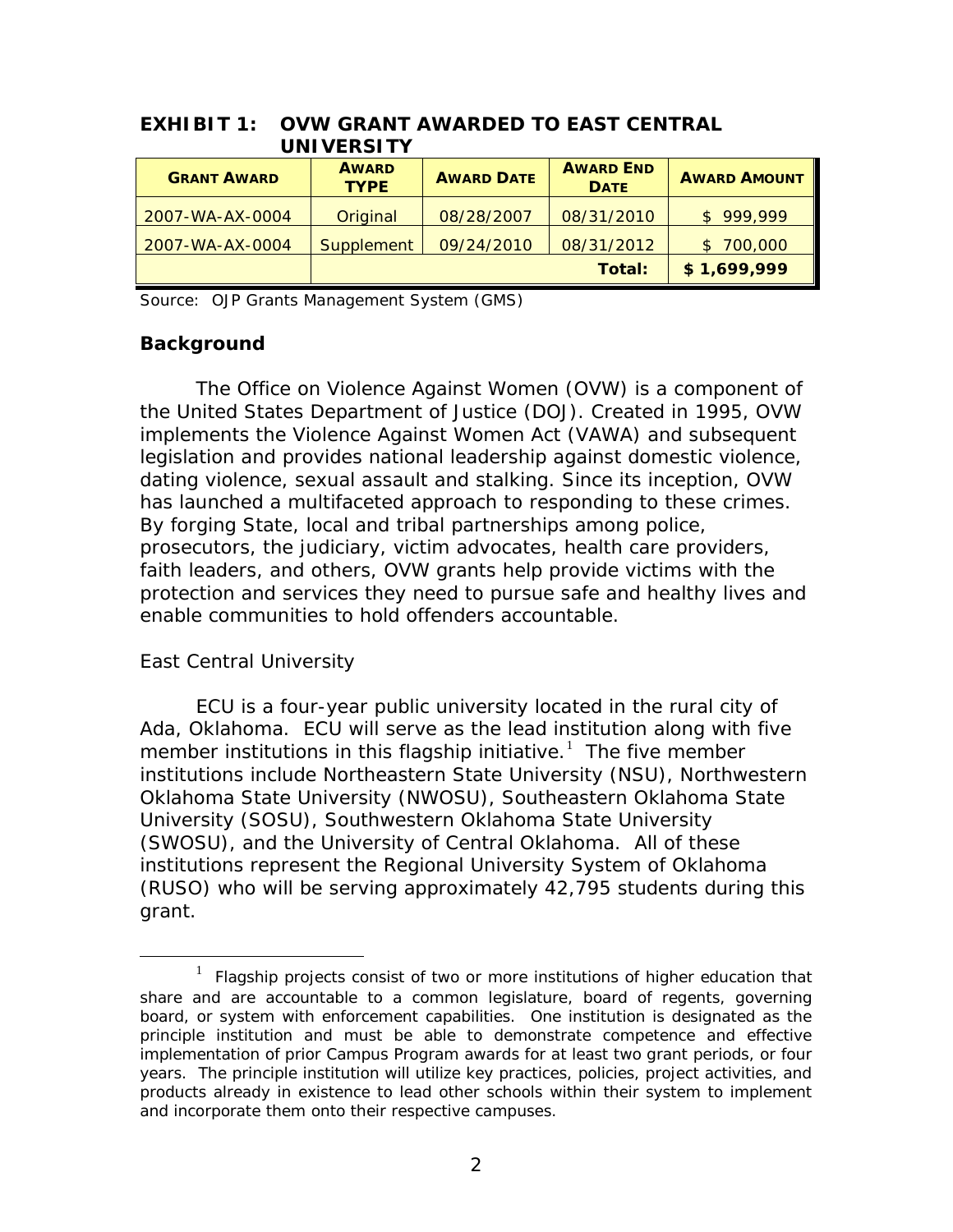<span id="page-7-0"></span> assault and stalking. Of the six institutions, ECU was the only one to create this specific program to address these issues. The RUSO Violence Prevention Project (VPP) will be the first attempt in the Oklahoma system of higher education to collectively and collaboratively address domestic violence, dating violence, sexual

#### *Campus Program*

Domestic violence, dating violence, sexual assault, and stalking are serious problems on college and university campuses. Addressing these crimes on campuses raises unique issues and challenges that Congress sought to address by creating the Grants to Reduce Domestic Violence, Dating Violence, Sexual Assault, and Stalking on Campus Program (Campus Program).

 Unlike victims of violence against women in the larger attends the same classes. On smaller campuses, a victim may wish to "legitimate" reason for remaining in contact with or in proximity to the rape victims may continue if they attend the same classes or live in the same dormitory as the perpetrator. In other cases, a victim may be harassed by classmates or by a perpetrator's friends who claim that community, students victimized by other students often face additional challenges in a "closed" campus environment. For example, a victim of domestic violence, dating violence, or sexual assault may continue to live in danger if the perpetrator resides in the same dormitory or remain anonymous but may find this to be virtually impossible in such an insular environment. Similarly, stalking victims may find it difficult to escape their tormentors, because the stalker may have a seemingly victim (e.g., studying in the library). The fear and anguish suffered by the victim "asked for it" or "provoked" the crime. Even changing class schedules or living arrangements may not eliminate the threat of encountering the perpetrator on campus.

 and stalking from diverse communities frequently confront additional Survivors of domestic violence, dating violence, sexual assault, challenges when seeking assistance. Victims with disabilities may struggle with obstacles, such as shelters that cannot physically accommodate them. International students, or the spouses or partners of international students, may face linguistic or cultural barriers to obtaining services. Likewise, victims from racial, ethnic, or religious minority groups may fear discrimination when they attempt to obtain services.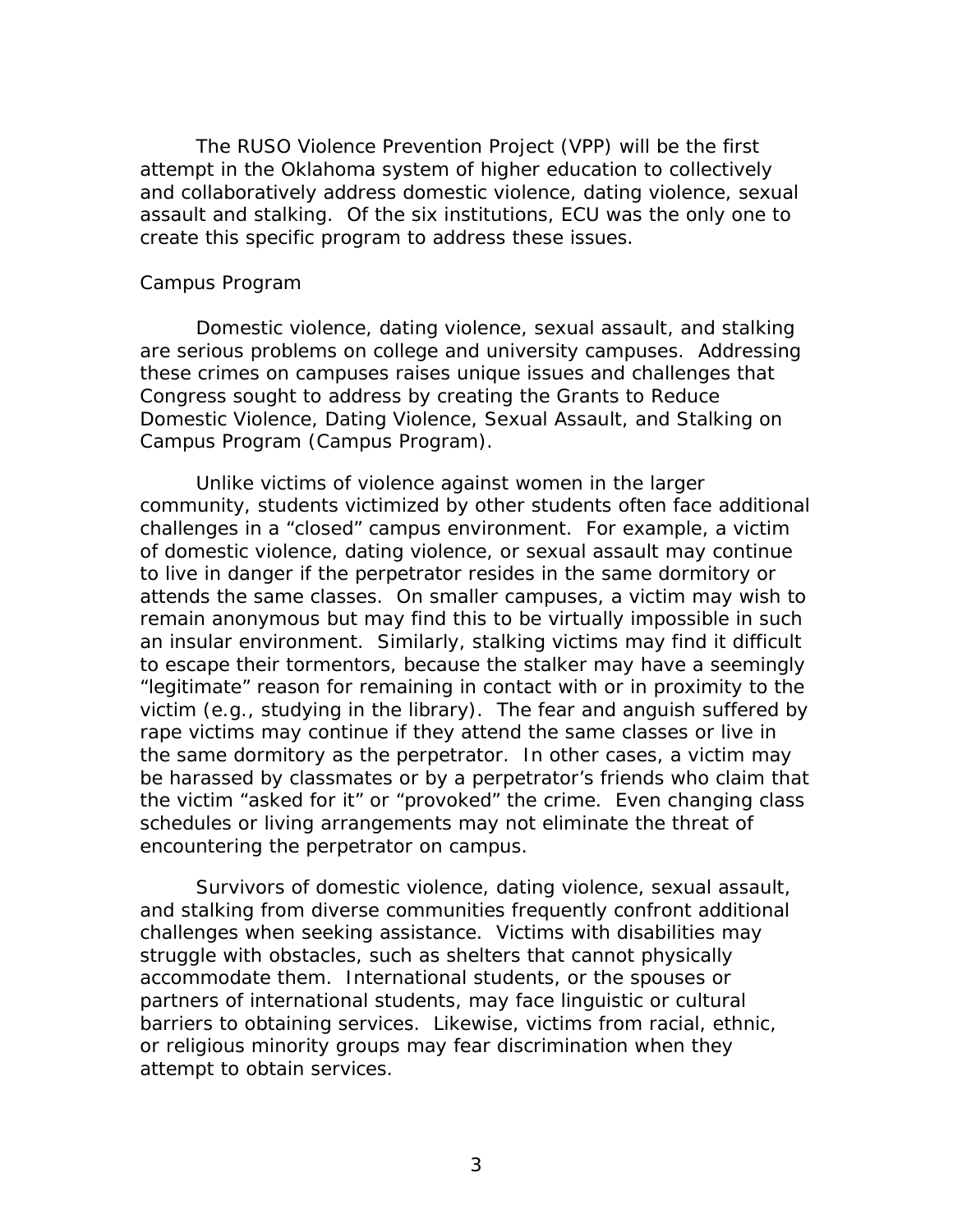<span id="page-8-0"></span> strengthen security and investigation strategies in order to prevent stalking on campuses. The objectives of the grant were to:  $2$ The Campus Program was designed to enhance victim services, implement prevention and education programs, and develop and and respond to domestic violence, dating violence, sexual assault, and

- create multi-disciplinary community education response teams on each campus;
- develop and establish a mandatory prevention and educational program about violence against women for all incoming, continuing, and transfer students;
- develop and implement an annual training program for all campus police from the six Regional University System of Oklahoma, Violence Prevention Project (RUSO-VPP) institutions in collaboration with the Oklahoma Coalition Against Domestic Violence and Sexual Assault, the Council on Law Enforcement Education and Training, and Oklahoma's Peace Officers Standards and Training Agency;
- implement training on each campus for disciplinary board members;
- • develop and conduct campus and community educational and promotional events on violence against women's issues;
- strengthen and improve referral services between campus and community services in Ada, Alva, Durant, Edmond, Tahlequah, and Weatherford, Oklahoma; and
- expand and improve data collection to measure the outcome of the RUSO-VPP.

# **Our Audit Approach**

<span id="page-8-1"></span>-

 important conditions of the grant. Unless otherwise stated in our report, the criteria we audit against are contained in the *Office of*  documents. We tested East Central University's: We tested compliance with what we consider to be the most *Justice Programs Financial Guide* (OJP Financial Guide) and the award

<sup>&</sup>lt;sup>2</sup> The supplemental grant strengthened and enhanced the grant objectives.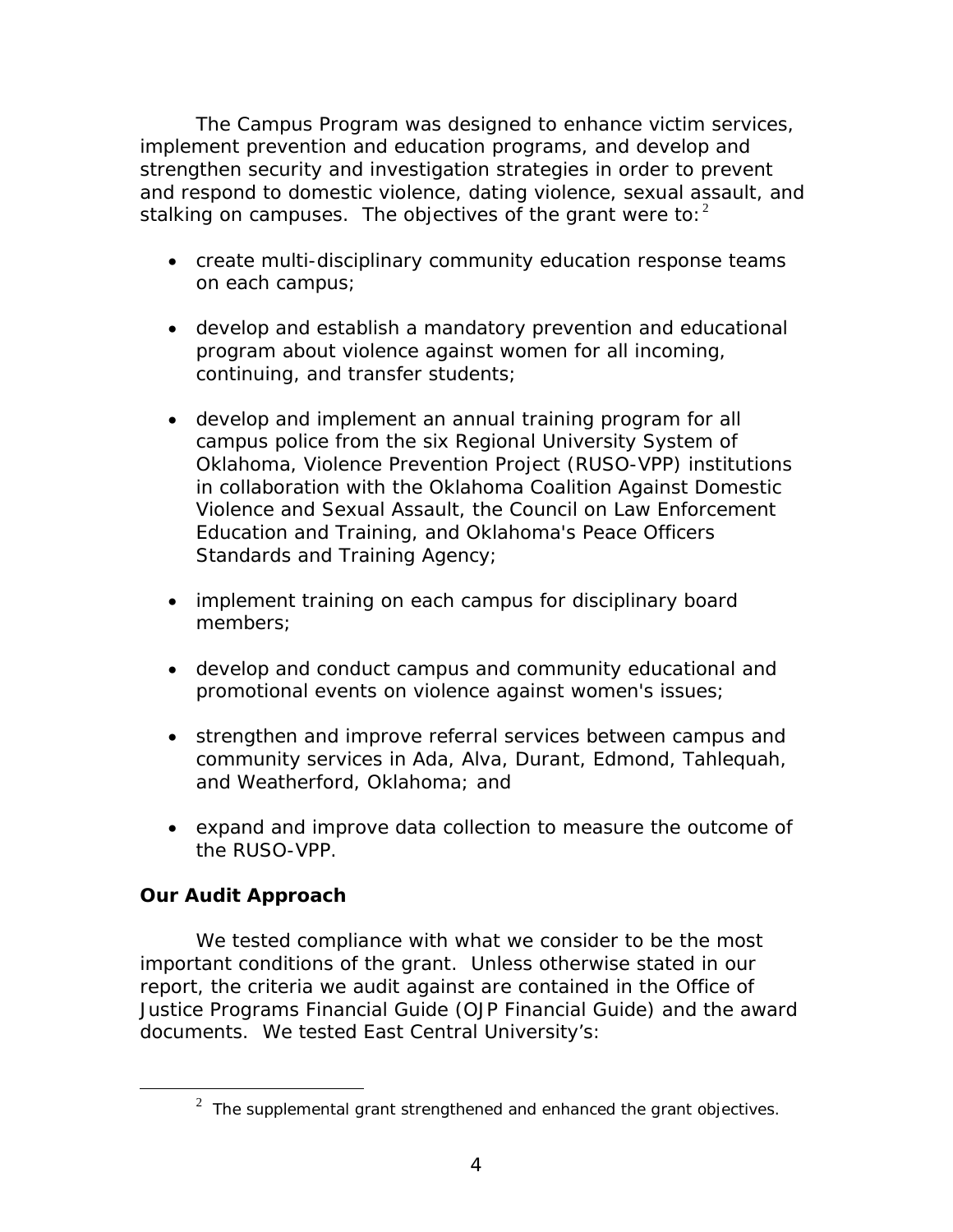- • **internal control environment** to determine whether the internal controls in place for the processing and payment of funds were adequate to safeguard grant funds and ensure compliance with the terms and conditions of the grants;
- **grant drawdowns** to determine whether grant drawdowns were adequately supported and if East Central University was managing grant receipts in accordance with federal requirements;
- grant budgets: • **grant budget management and controls** to determine if cumulative expenditures were in the normal confines of the
- of costs charged to the grants; **• grant expenditures** to determine the accuracy and allowability
- activities; and **• Federal Financial Reports and Program Reports to** determine if the required Federal Financial Reports and Program Reports were submitted on time and accurately reflect grant
- objectives. • **grant objectives and accomplishments** to determine if East Central University met or is capable of meeting the grants'

These items are discussed in detail in the *Findings and Recommendations* section of the report. Our audit objectives, scope, and methodology are discussed in Appendix I.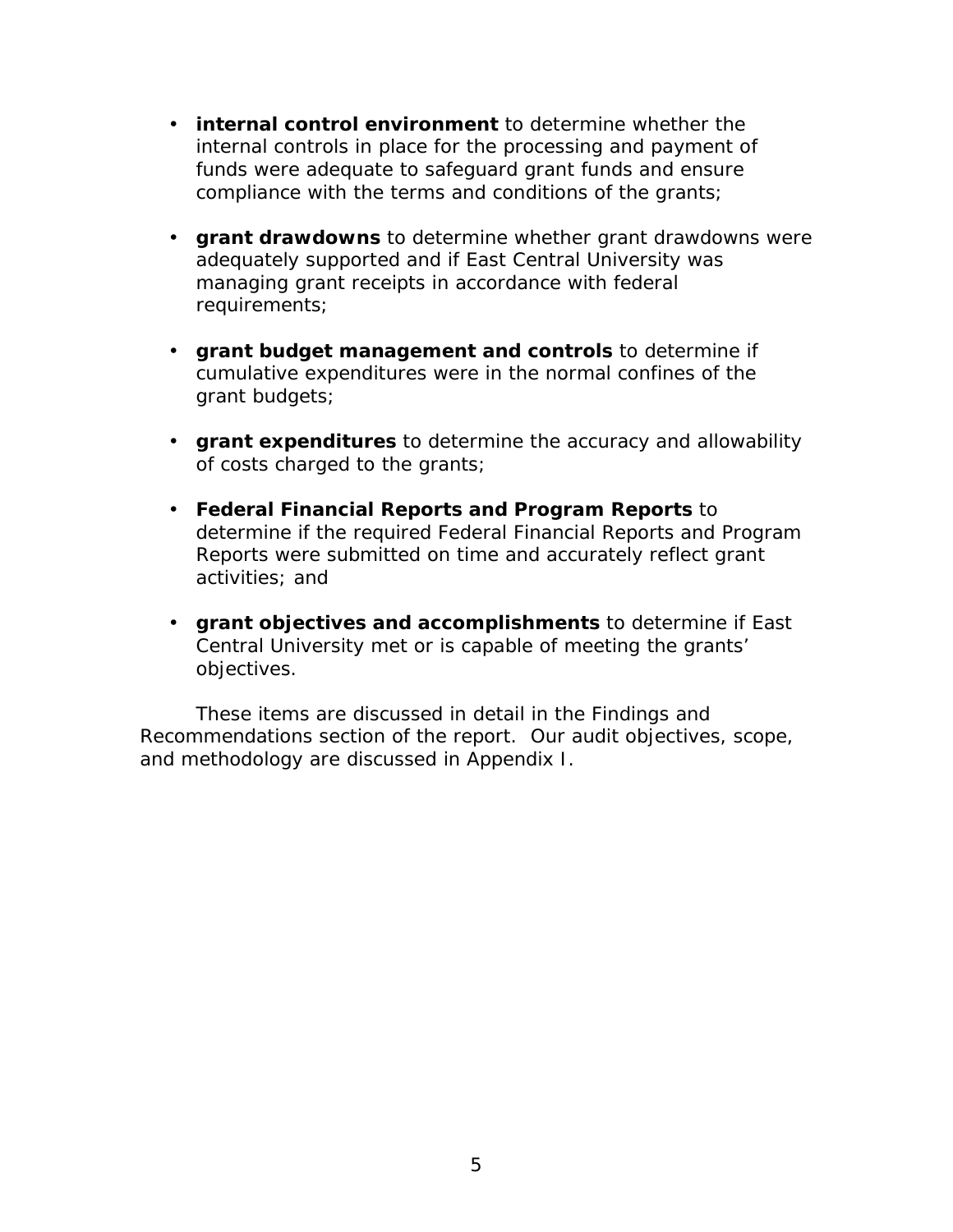# **FINDINGS AND RECOMMENDATIONS**

<span id="page-10-0"></span>ECU was generally in compliance in the following areas: we did not find any indication that ECU and the member institutions have not been on track to accomplish the goals and on actual expenses and we could not confirm all of the data reported in the Program Reports. We determined that East Central University's (ECU) policies and procedures provided for segregation of duties, transaction traceability, and adequate internal controls. We also found that financial and program report timeliness, budget management and control, and payroll and indirect cost testing. Additionally, objectives of the grants. However, during our review, we identified \$307,120 in advanced payments to the member institutions that remain unspent because ECU did not base drawdowns on actual expenditures. Further, we found approximately \$18,742 in interest income earned over the life of this grant. Finally, the Federal Financial Reports were not based

# **Internal Control Environment**

We reviewed ECU's financial management system, policies and procedures, and Single Audit Reports to assess ECU's risk of noncompliance to laws, regulations, guidelines, and terms and conditions of the grant. We also interviewed ECU officials regarding payroll, purchasing, and accounts payable to further assess risk.

# *Single Audit*

 According to OMB Circular A-133, non-federal entities that program-specific audit conducted for that year. According to the single audit performed. According to the audit report, the auditors did expend \$300,000 (\$500,000 for fiscal years ending after December 31, 2003) or more in a year in federal awards shall have a single or schedule of federal expenditures in the single audit for year ended June 30, 2010, expenditures of federal awards totaled \$38,639,004. Therefore, ECU was required under OMB Circular A-133 to have a not identify any material weaknesses in internal control over financial reporting or major programs.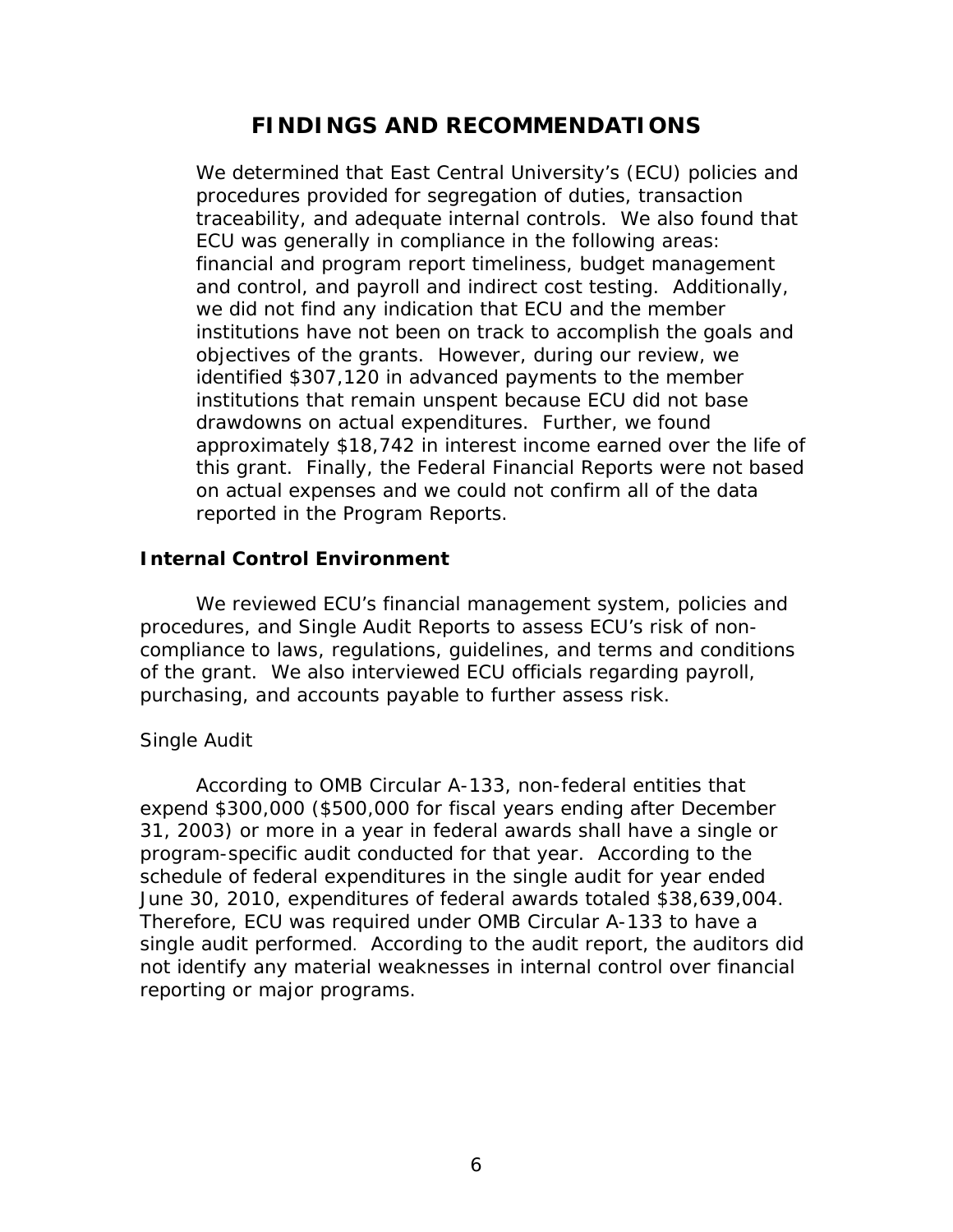# <span id="page-11-0"></span>*Financial Management System*

 We reviewed ECU's financial management system to determine are adequate internal controls and separation of duties. whether there are adequate internal controls for the accounting system and sufficient separation of duties. After reviewing the recordkeeping and procurement, receiving, and payment procedures along with interviewing responsible officials we concluded that there

# **Drawdowns**

reimbursements of actual expenditures from the accounting records. drawdowns and accounting records reconcile. ECU officials stated that drawdowns were based on The University Comptroller stated that she runs a report on monthly expenses from the accounting system and bases drawdown requests on these reports. We reviewed the accounting records and compared drawdowns to the actual expenditures and found that overall,

However, while the drawdowns were based on ECU's accounting records and expenditures, they were not based on actual expenses from the member institutions. According to the *OJP Financial Guide*, award recipient organizations should request funds based upon immediate disbursement/reimbursement requirements. Recipients should time their drawdown requests to ensure that federal cash on hand is the minimum needed for reimbursements to be made immediately, or within 10 days.

 awards. Consequently, we found that not all of the funds that were advanced to the member institutions have been expended. As seen in Prevention Project (RUSO-VPP) Director stated that if the member run the program. Additionally, she stated that a no-cost extension will expenses incurred. Further, we recommend that OVW ensure that all spent. However, member institutions were advanced award money based on their total budgets for both the initial and supplemental Exhibit 2, of the \$1,258,810 advanced to the member institutions, \$307,120 remains unspent. Some of the advanced payments date back to 2008. The Regional University System of Oklahoma, Violence institutions did not receive the funds in advance, then they could not be requested so that the institutions have a chance to expend all award funds. We recommend that ECU revise its policy of advancing award funds to member institutions and base disbursements on actual funds drawn down and advanced to the member institutions have been spent.<br>7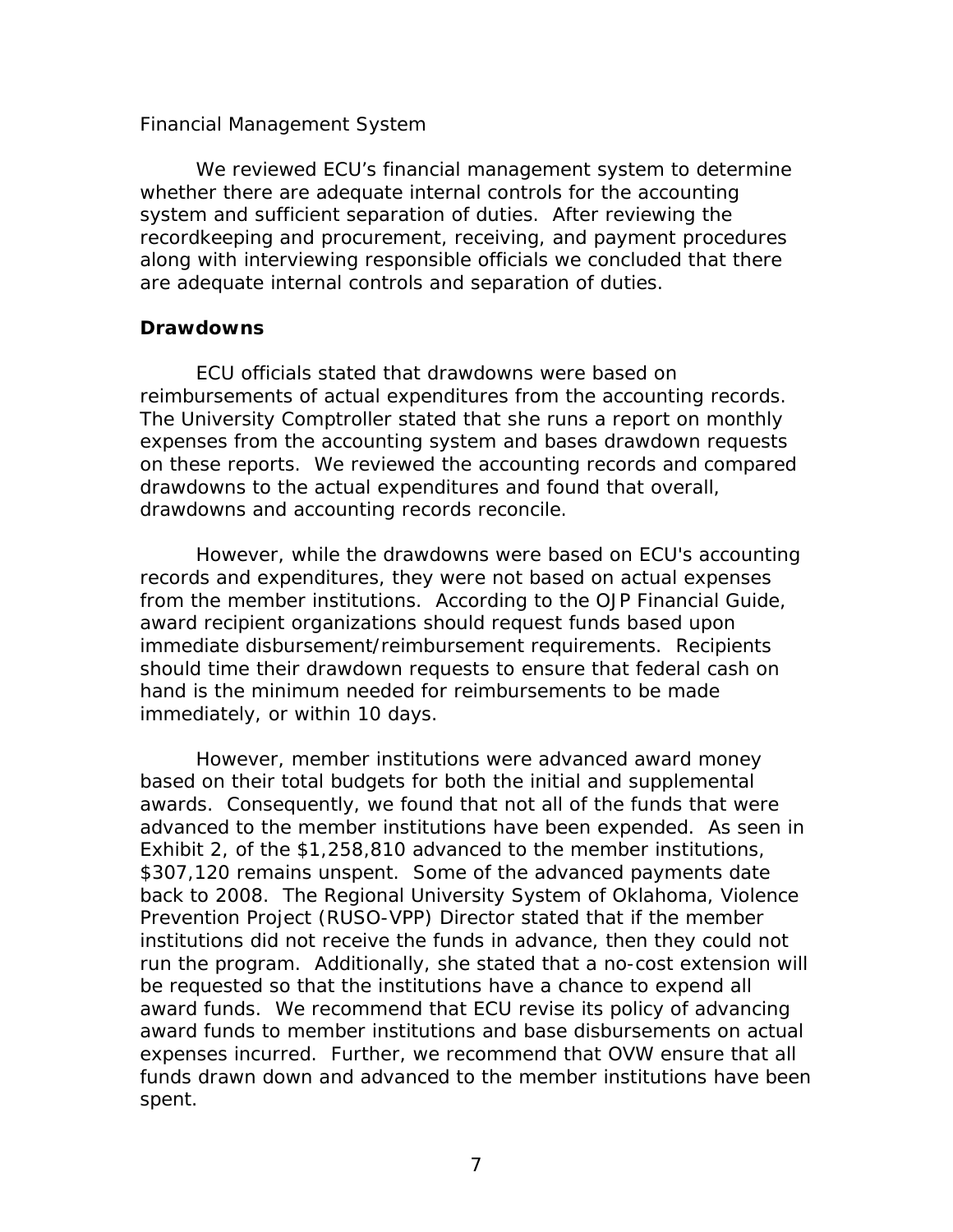| <b>BUDGET CATEGORY</b> | <b>AMOUNT ADVANCED</b> | <b>AMOUNT SPENT</b> | <b>AMOUNT REMAINING</b> |
|------------------------|------------------------|---------------------|-------------------------|
| Personnel              | 811,058                | 613,529             | 197,529                 |
| <b>Fringe Benefits</b> | 359,869                | 290,981             | 68,888                  |
| <b>Travel</b>          | 14,390                 | 1,751               | 12,639                  |
| <b>Supplies</b>        | 61,350                 | 40,763              | 20,587                  |
| Other                  | 12,143                 | 4,666               | 7,477                   |
| <b>TOTAL</b>           | \$1,258,810            | \$951,690           | \$307,120               |

## **EXHIBIT 2: AMOUNT UNSPENT BY MEMBER INSTITUTIONS**

Source: ECU and Member Institution Accounting Records

 the federal funds they were advanced. As seen in Exhibit 3, of grant is not considered program income. The *OJP Financial Guide*  but \$250 in interest earned annually. As a result, we recommend that In addition, although we were informed by the Account Manager from the Oklahoma Office of State Treasurer that none of the other institutions earned interest on their federal funds, we found that two of the institutions have earned a combined \$18,742 in interest income on Southwestern Oklahoma State University earned \$9,442 and Northwestern Oklahoma State University earned \$9,300 in interest due to the award funds sitting idle in their bank accounts. However, according to the *OJP Financial Guide*, the interest earned for this type states that Institutions of Higher Education return any interest income earned to the U.S. Department of Health and Human Services. The OVW Program Manager stated that these institutions must return all OVW remedy the interest earned on these grant funds, less the \$250 annual interest that may be retained for administrative expenses.

#### 9,442 9,300  **TOTAL \$ 18,742 SCHOOL INTEREST EARNED** Southwestern Oklahoma State University Particular State University<br>Northwestern Oklahoma State University

# **Exhibit 3: INTEREST INCOME EARNED**

Source: OJP Grants Management System (GMS)

# **Budget Management and Control**

 According to the *OJP Financial Guide*, movement of dollars for awards greater than \$100,000. As noted in Exhibit 1, East Central University received an initial and supplemental award for a total of between approved budget categories without a Grant Adjustment Notice (GAN) is allowable up to ten percent of the total award amount \$1,699,999. We compared the approved budgets for this award to the actual expenditures from ECU's and the member institutions'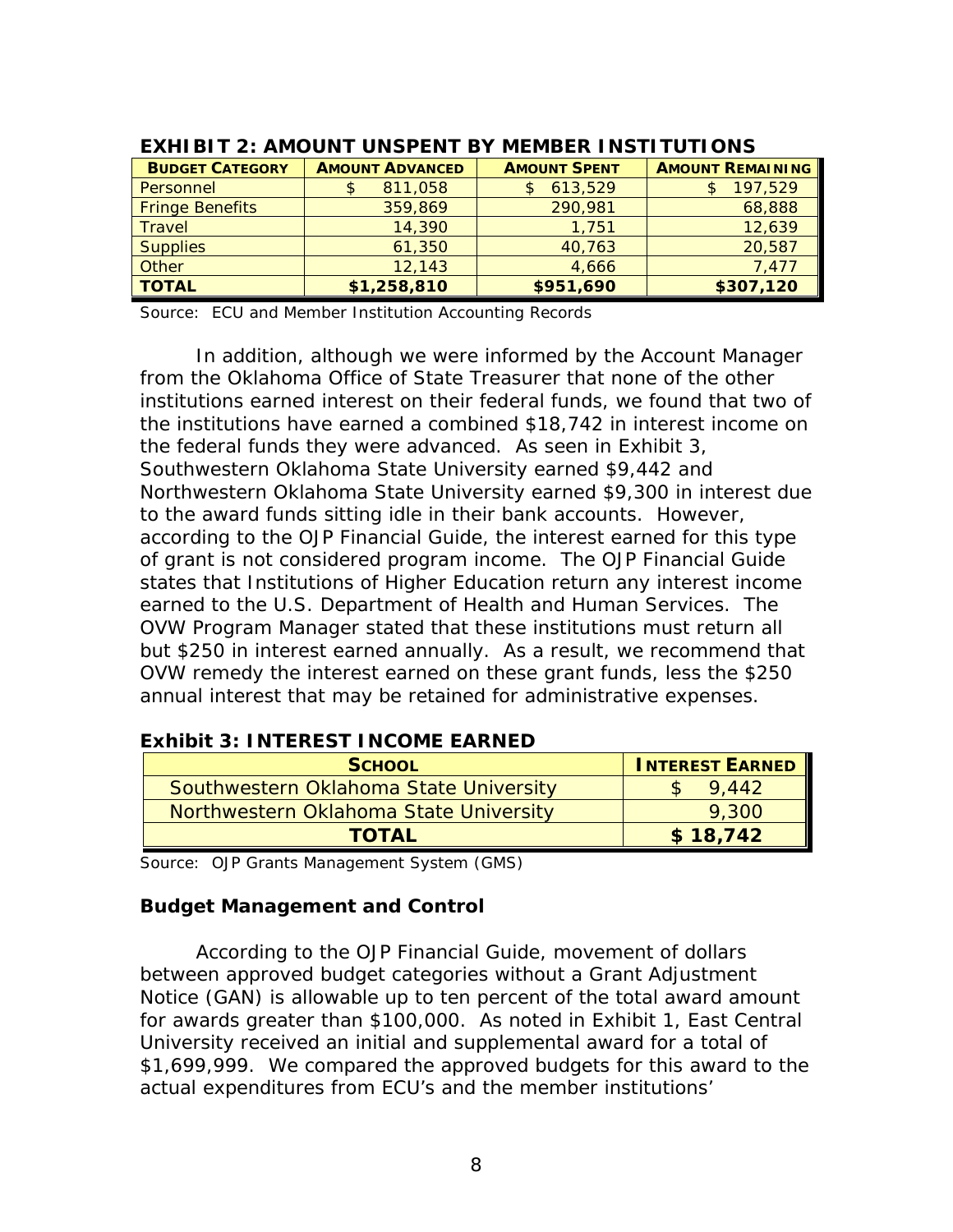accounting records. As shown in Exhibit 4, we determined that grant expenditures did not exceed any of the budget categories.

| <b>COST CATEGORY</b>                | <b>GRANT BUDGET</b> | <b>ACTUAL COSTS</b>      | <b>AMOUNT OVER</b><br><b>BUDGET</b> |
|-------------------------------------|---------------------|--------------------------|-------------------------------------|
| (10-percent threshold is \$170,000) |                     |                          |                                     |
| Personnel                           | \$1,008,503         | $\frac{1}{2}$<br>761,641 | \$<br>(246, 862)                    |
| <b>Fringe Benefits</b>              | 446,744             | 346,017                  | (100, 727)                          |
| <b>Travel</b>                       | 129,224             | 83,761                   | (45, 463)                           |
| Equipment                           |                     |                          |                                     |
| <b>Supplies</b>                     | 66,872              | 44,752                   | (22, 120)                           |
| Construction                        |                     |                          |                                     |
| <b>Contracts</b>                    | 1,800               |                          | (1,800)                             |
| <b>Other</b>                        | 12,747              | 5,107                    | (7,640)                             |
| <b>TOTAL DIRECT COSTS</b>           | \$1,665,890         | \$1,241,278              | \$ (424, 612)                       |
| <b>Indirect Costs</b>               | 34,109              | N/A                      | N/A                                 |
| <b>TOTAL COSTS</b>                  | \$1,699,999         | \$1,241,278              | \$ (424, 612)                       |

|  | EXHIBIT 4: BUDGET MANAGEMENT AND CONTROL <sup>3</sup> |  |
|--|-------------------------------------------------------|--|
|  |                                                       |  |

 Source: OJP Grants Management System (GMS) and ECU and Member Institution Accounting Records

# **Grant Expenditures**

<span id="page-13-0"></span> $\overline{a}$ 

 We reviewed the grant general ledger for ECU and selected a judgmental sample of 43 transactions, totaling \$118,317. However, remained unspent. Therefore, we decided to select an additional properly classified, accurately recorded and properly supported. we identified \$79,964 of this amount as advanced payments made to the member institutions. As we have previously found in the *Drawdowns* section of this report, payments to member institutions were based on their respective budgets instead of actual expenditures. During our initial testing, we found that \$40,032 of the \$79,964 sample of 66 transactions in the amount of \$24,354 for testing. Overall, we found that all 109 transactions were properly authorized,

properly classified, accurately recorded and properly supported.<br>
Fig. 23 It should be noted that indirect costs were not factored into our budget analysis. Indirect costs were included to illustrate total costs when compared to total grant budgets. Our analysis of indirect costs is noted further in this report.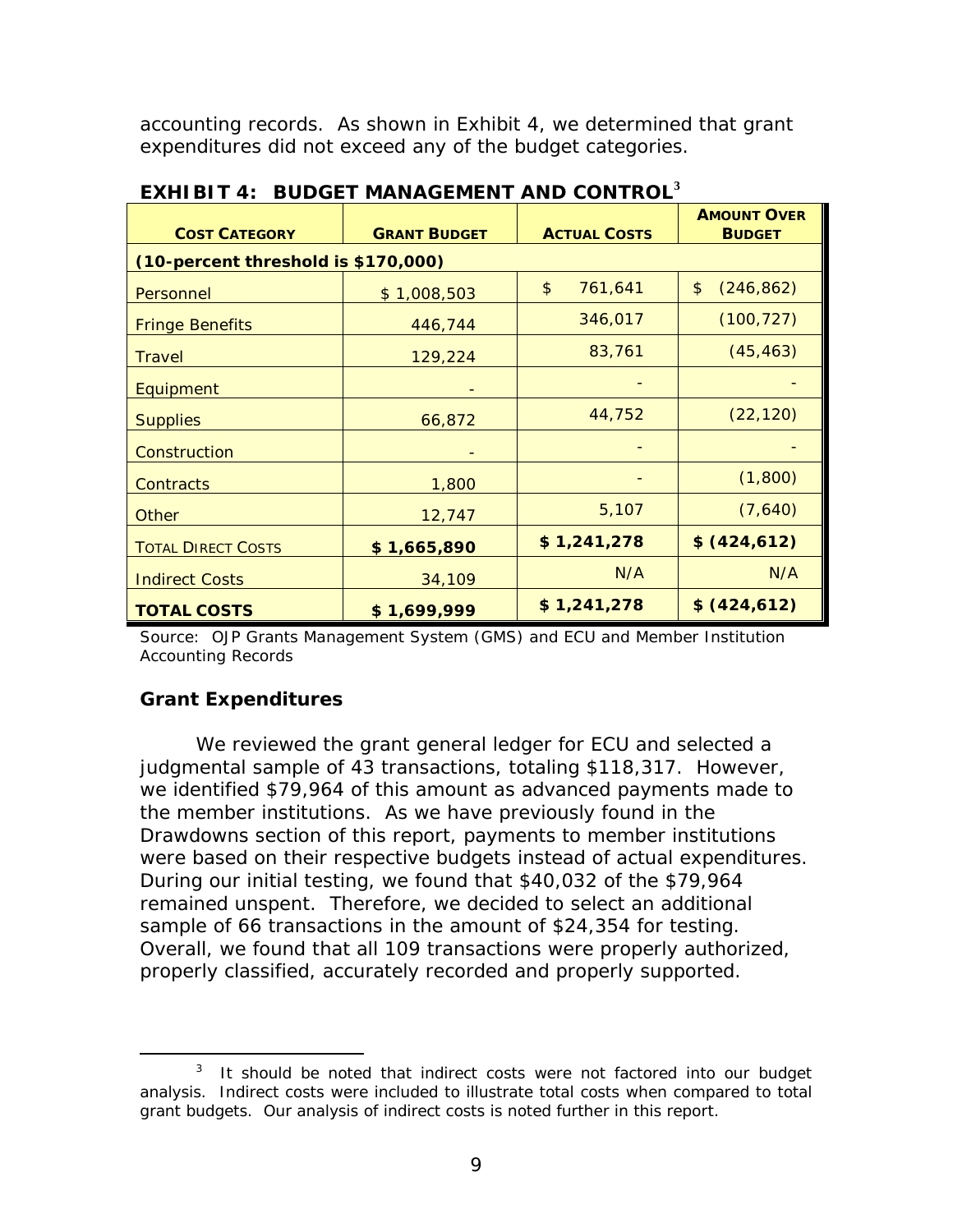# *Personnel Costs*

 properly allocated to the grant. We judgmentally selected two and the member institutions and traced salary costs to payroll records for testing. We also verified pay rates and positions to those allowed in the approved budget. We found that for the pay periods selected, accurately recorded, and properly allocated to the grant. Additionally, campus and determined them to be reasonable. We performed payroll testing to verify that labor charges were computed correctly, properly authorized, accurately recorded, and nonconsecutive pay periods (November 2010 and May 2011) for ECU labor charges were computed correctly, properly authorized, we reviewed the fringe benefit cost pool elements from each

# *Indirect Costs*

 $\overline{a}$ 

 According to the approved budget, indirect costs were approved for this grant. According to ECU officials, the current approved indirect fringe benefits among ECU and member institutions. As shown in Exhibit 5, the indirect cost rate was determined by calculating four cost rate is 38.2 percent for on campus programs and 9.8 percent for off campus programs. However, ECU officials decided to charge the grant at a four percent rate that was divided according to salary and percent of the total budgeted personnel and fringe benefits costs from the initial award. Indirect costs were not requested or approved in the supplemental award.

| <b>Budget Category</b>    | <b>Amount</b>       |
|---------------------------|---------------------|
| Personnel                 | \$<br>592,170       |
| <b>Fringe Benefits</b>    | 260,554             |
| <b>TOTAL</b>              | 852,724             |
| <b>Indirect Cost Rate</b> | 4%                  |
| <b>TOTAL IC Approved</b>  | 34,109 <sup>4</sup> |

# **Exhibit 5: INDIRECT COST RATE CALCULATION**

Source: OJP Grants Management System (GMS)

For indirect costs charged to the grant, we tested a judgmental sample of 10 indirect cost transactions to determine if they were

<span id="page-14-0"></span> $\overline{4}$  from the sum of the individual numbers rounded. <sup>4</sup>Throughout the report, the differences in the total amounts are due to rounding, in that the sum of individual numbers prior to rounding reported may differ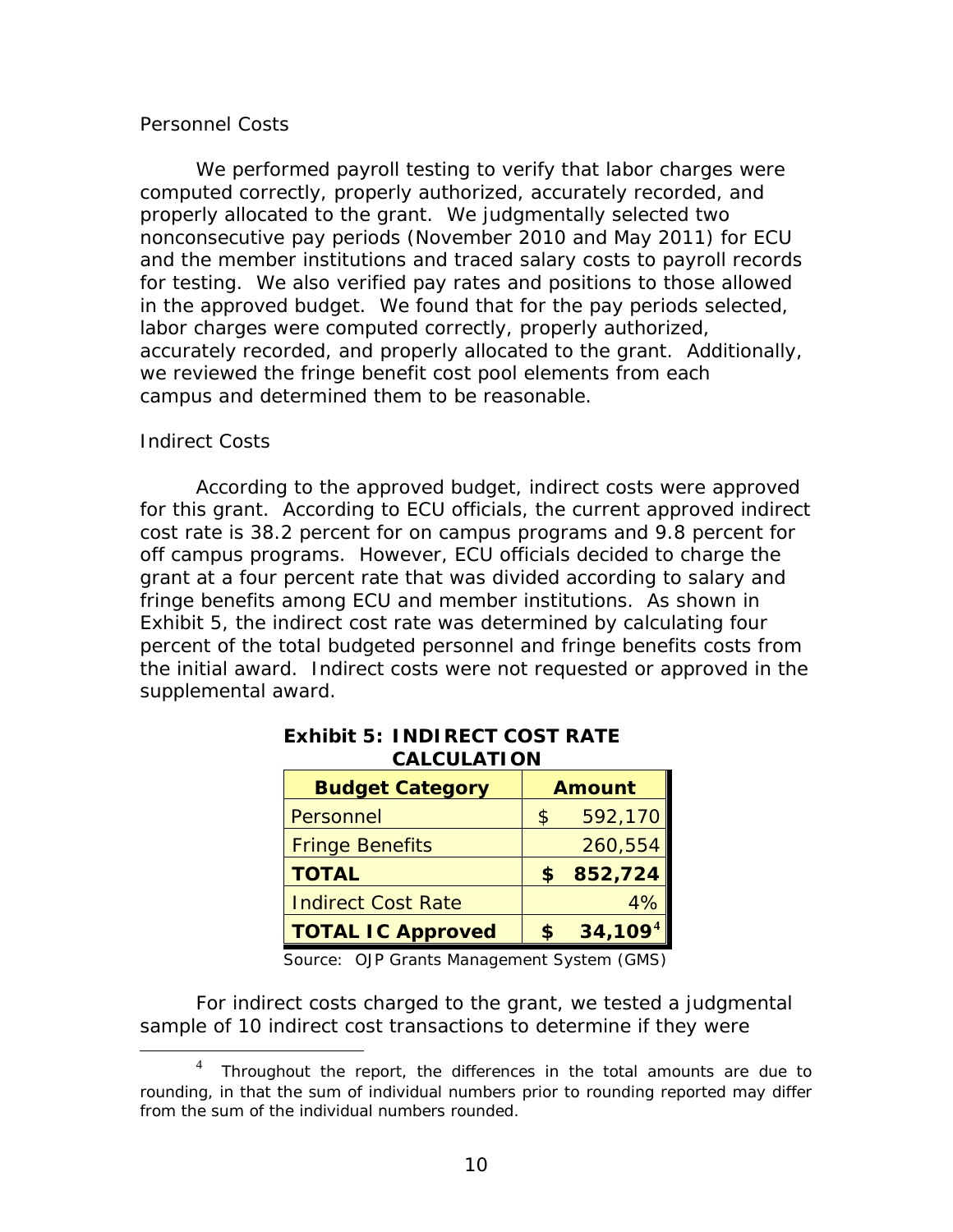cost charge was calculated correctly. As shown in Exhibit 6, we found that indirect costs charged to this grant were calculated correctly. correct. We took a summation of personnel and fringe benefit costs and multiplied the amount by four percent to determine if each indirect

| <b>EXHIBIT 6: INDIRECT COST CHARGES TESTED</b> |                      |                |                 |                          |                   |
|------------------------------------------------|----------------------|----------------|-----------------|--------------------------|-------------------|
|                                                |                      |                |                 | <b>Indirect</b>          |                   |
|                                                |                      | <b>Amount</b>  | <b>Indirect</b> | Cost                     |                   |
| <b>Transaction</b>                             | <b>Transaction</b>   | <b>Charged</b> | Cost            | <b>Charge</b>            | <b>Cumulative</b> |
| <b>Date</b>                                    | <b>Description</b>   | to Grant       | Pool/Basis      | <b>Allowed</b>           | <b>Difference</b> |
| 1/13/2009                                      | <b>INDIRECT CHRG</b> | 30,047<br>\$   | \$751,179       | 30,047<br>$\mathfrak{L}$ | \$0               |
| 1/23/2009                                      | <b>INDIRECT CHRG</b> | 192            | 4,800           | 192                      | $\Omega$          |
| 2/10/2009                                      | <b>INDIRECT CHRG</b> | 193            | 4,826           | 193                      | $\Omega$          |
| 3/24/2009                                      | <b>INDIRECT CHRG</b> | 176            | 4,410           | 176                      | $\Omega$          |
| 4/15/2009                                      | <b>INDIRECT CHRG</b> | 172            | 4,311           | 172                      | $\Omega$          |
| 7/16/2010                                      | <b>INDIRECT CHRG</b> | 174            | 4,346           | 174                      | $\Omega$          |
| 9/16/2010                                      | <b>INDIRECT CHRG</b> | 172            | 4,311           | 172                      | $\Omega$          |
| 10/4/2010                                      | <b>INDIRECT CHRG</b> | 172            | 4,311           | 172                      | $\Omega$          |
| 10/18/2010                                     | <b>INDIRECT CHRG</b> | 172            | 4,311           | 172                      | $\Omega$          |
| 11/23/2010                                     | <b>INDIRECT CHRG</b> | 164            | 4,102           | 164                      | $\Omega$          |
|                                                | <b>TOTALS</b>        | \$31.634       | \$790,907       | \$31.634                 | \$0               |

Source: ECU Accounting Records

# **Reports**

<span id="page-15-0"></span> $\overline{a}$ 

 According to the *OJP Financial Guide*, award recipients are required to submit both financial and program reports.  $5$  These reports confirm all the data submitted in the Program Reports. describe the status of the funds and the project, comparison of actual accomplishments to the objectives, or other pertinent information. We reviewed the Federal Financial Reports and Program Reports, and found that both reports were submitted timely. However, not all Federal Financial Reports were accurate. Additionally, we could not

 $5$  Program Reports are also known as Progress Reports.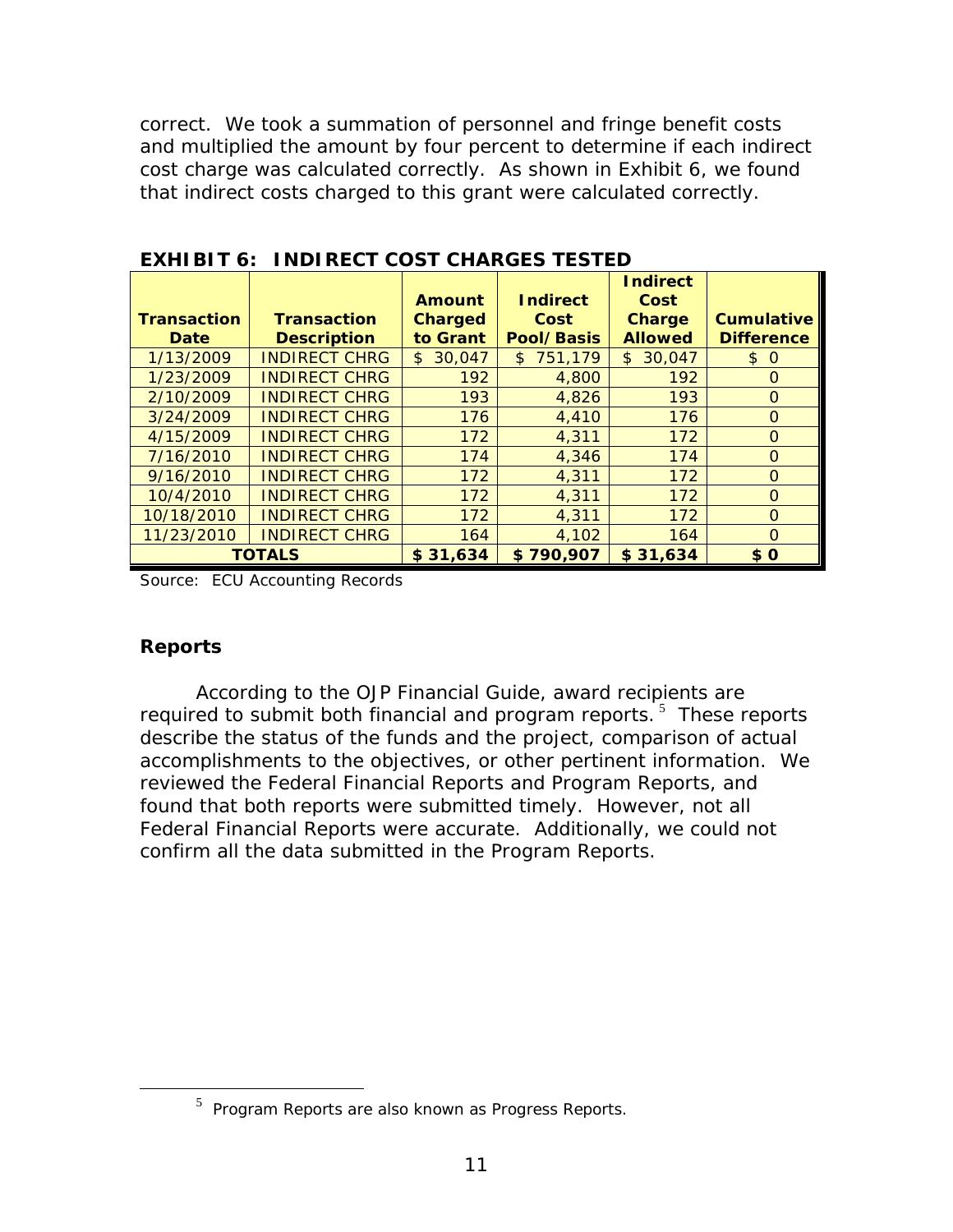# *Financial Reports*

 online using the Federal Financial Report (FFR) no later than 30 days timely. The *OJP Financial Guide* states that effective for the quarter beginning October 1, 2009, grant recipients must report expenditures after the end of each calendar quarter. We reviewed the last four financial reports submitted and found that all four were submitted

 31, 2010 and March 30, 2011, there was total difference of \$345. The *Financial Guide* also states that recipients shall report the summary information on expenditures along with unliquidated obligations incurred for each quarter of the project on Federal Financial Reports. As such, we reviewed the last four submitted financial reports for accuracy by comparing them to the grant accounting records. As shown in Exhibit 7, we found that two of the four financial reports were inaccurate. For the financial reports ending December

|               |                        |                                     | <b>GRANT</b><br><b>EXPENDITURES</b> | <b>DIFFERENCE</b><br><b>BETWEEN</b>       |
|---------------|------------------------|-------------------------------------|-------------------------------------|-------------------------------------------|
| <b>REPORT</b> | <b>REPORT PERIOD</b>   | <b>GRANT</b><br><b>EXPENDITURES</b> | <b>PER</b><br><b>ACCOUNTING</b>     | <b>REPORTS &amp;</b><br><b>ACCOUNTING</b> |
| No.           | <b>FROM - TO DATES</b> | <b>PER REPORT</b>                   | <b>RECORDS</b>                      | <b>RECORDS</b>                            |
| 14            | 10/1/2010 - 12/31/2010 | 348,475<br>\$                       | 348,785<br>$\mathfrak{S}$           | 310<br>\$.                                |
| 15            | 1/1/2011 - 3/30/2011   | 208,922                             | 208,957                             | 35                                        |
| 16            | $4/1/2011 - 6/30/2011$ | 15,812                              | 15,812                              | $\Omega$                                  |
| 17            | 7/1/2011 - 9/30/2011   | 18,688                              | 18,688                              | $\Omega$                                  |
|               | <b>TOTAL</b>           | \$591,897                           | \$592,242                           | \$345                                     |

**EXHIBIT 7: FEDERAL FINANCIAL REPORT ACCURACY** 

Source: OJP Grants Management System (GMS) and ECU Accounting Records

 accurate because the amounts were immaterial. However, as with our determine the accuracy of any of the financial reports submitted. reports based on actual expenditures.<br>12 The ECU official responsible for submitting Federal Financial Reports explained that the difference is due to the timing of indirect costs being allocated to the accounting records. Therefore, we will not take exception to the instances where individual reports were not previous finding in the *Drawdowns* section of this report, the FFRs were based on ECU's accounting records and not actual expenditures, including those of the member institutions. As a result, we cannot Therefore, we recommend that OVW ensure that ECU revises financial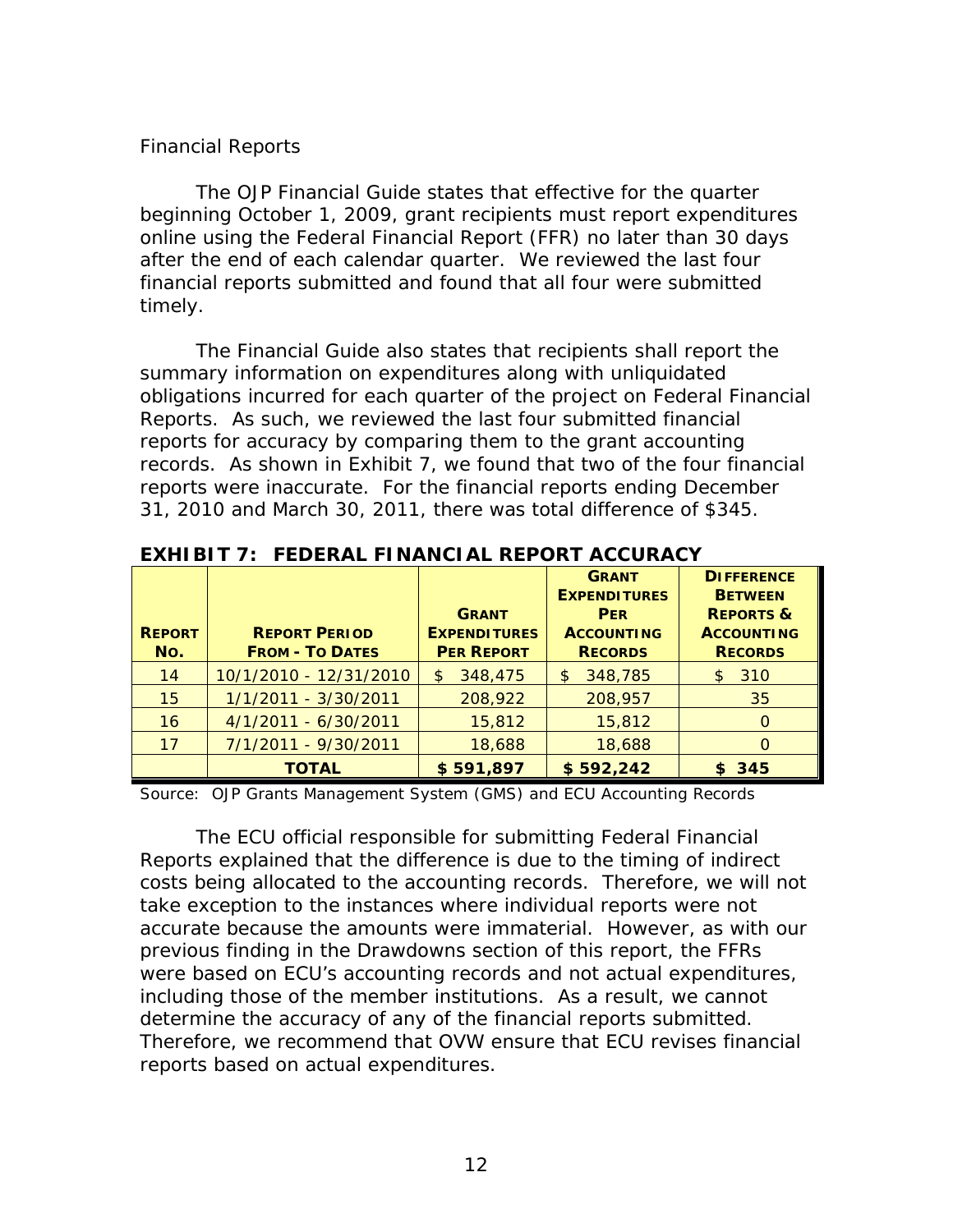#### <span id="page-17-0"></span> *Program Reports*

 According to the *OJP Financial Guide*, Program Reports must be submitted timely. submitted within 30 days after the end of the reporting periods, which are June 30 and December 31, for the life of the award. We reviewed the last four Program Reports and determined that all four were

 documentation is available to support all data collected for each in order to verify the information in Program Reports, we selected a officials. The *Financial Guide* also states the award recipient agrees to collect data appropriate for facilitating reporting requirements established by Public Law 103-62 for the Government Performance and Results Act. The recipient will ensure that valid and auditable source performance measure specified in the program solicitation. Therefore, sample of data from the last two reports submitted and traced it to supporting documentation maintained by ECU and member institution

 insufficient. We could not confirm all of the data reported in the Program Reports. According to the Program Director, member mandatory for students. In some instances, only a class roster was mandatory training sessions. However, there is not enough evidence to confirm whether the students listed on the roster actually attended the training sessions. We also noted another form of supporting estimated number of attendees. In addition, the Program Director held. Therefore, we recommend that ECU and all member institutions maintain more detailed records in order to provide accurate reporting for the program. Overall, some of the supporting documentation provided was institutions are expected to track the data for Program Reports on an ongoing basis for their respective campuses. She stated that at the end of the reporting period, she provides the member institutions with a report form to input their program data and she compiles the information into one Program Report that is submitted to OVW. However, the Program Director stated that many of the numbers provided for the reports were estimated based on the training being provided as evidence for the number of students that attended documentation for Program Report data was in the form of an e-mail to the Program Director stating which training was provided and the stated that some of the coordinators at the member institutions were unsure which categories to report some of the training events they for the program.<br>
13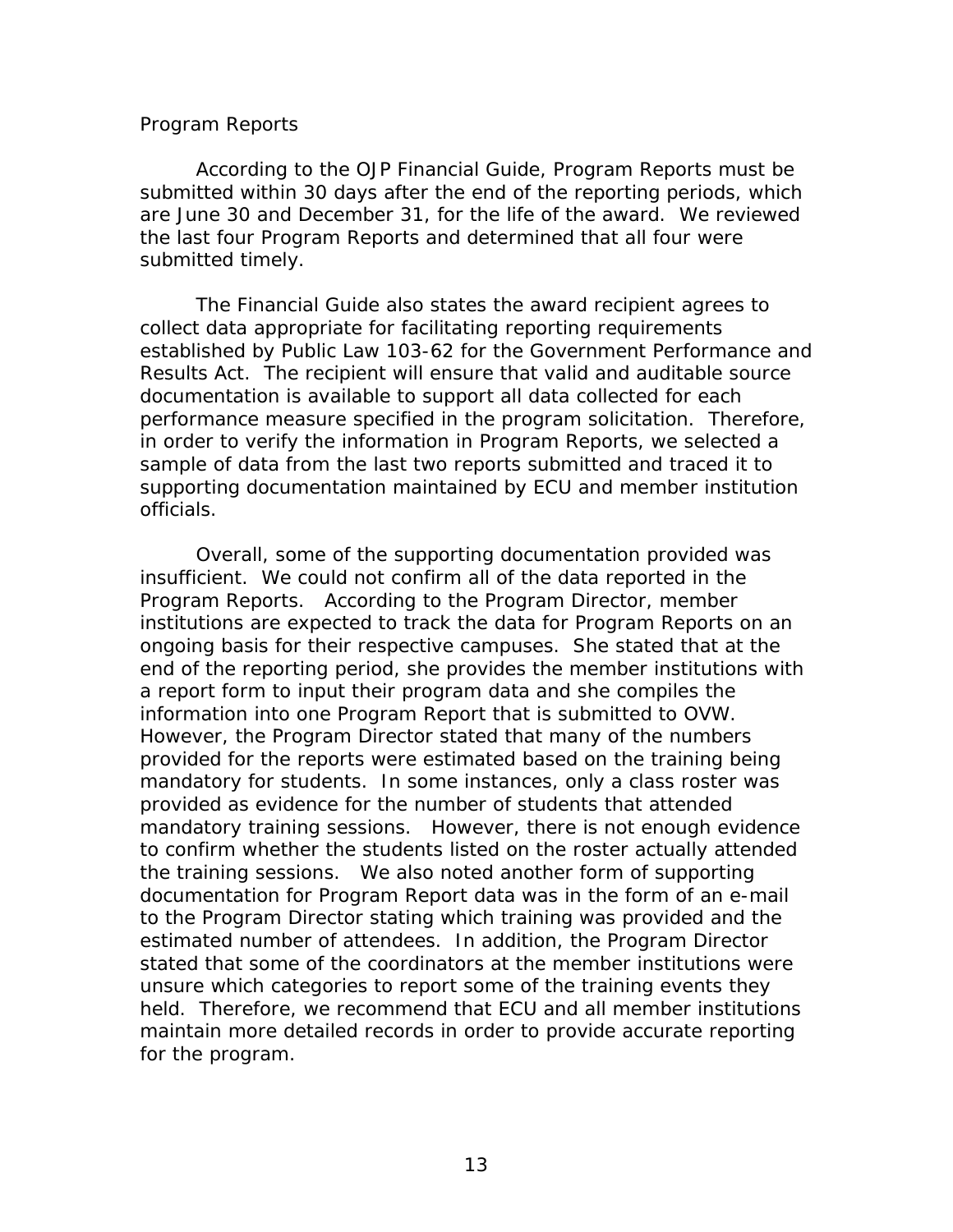# <span id="page-18-0"></span>**Program Performance and Accomplishments**

As mentioned previously, the program is designed to enhance victim services, implement prevention and education programs, and develop and strengthen security and investigation strategies in order to prevent and respond to domestic violence, dating violence, sexual assault, and stalking on campuses. Also, the objectives of the grant awarded to ECU and the member institutions were to:

- create multi-disciplinary community education response teams on each campus;
- develop and establish a mandatory prevention and educational program about violence against women for all incoming, continuing, and transfer students;
- develop and implement an annual training program for all campus police from the six Regional University System of Oklahoma, Violence Prevention Project (RUSO-VPP) institutions in collaboration with the Oklahoma Coalition Against Domestic Violence and Sexual Assault, the Council on Law Enforcement Education and Training, and Oklahoma's Peace Officers Standards and Training Agency;
- implement training on each campus for disciplinary board members;
- develop and conduct campus and community educational and promotional events on violence against women's issues;
- strengthen and improve referral services between campus and community services in Ada, Alva, Durant, Edmond, Tahlequah, and Weatherford, Oklahoma; and
- expand and improve data collection to measure the outcome of the RUSO-VPP.

 five member institutions start the program at their campuses. The campuses. Although we could not verify the data in the Program We determined that the objectives of this grant were qualitative in nature. The main purpose of this grant was aimed at helping the majority of the goals listed above involve prevention, education, and training for faculty and other staff, students, and law enforcement for domestic violence, dating violence, sexual assault, and stalking on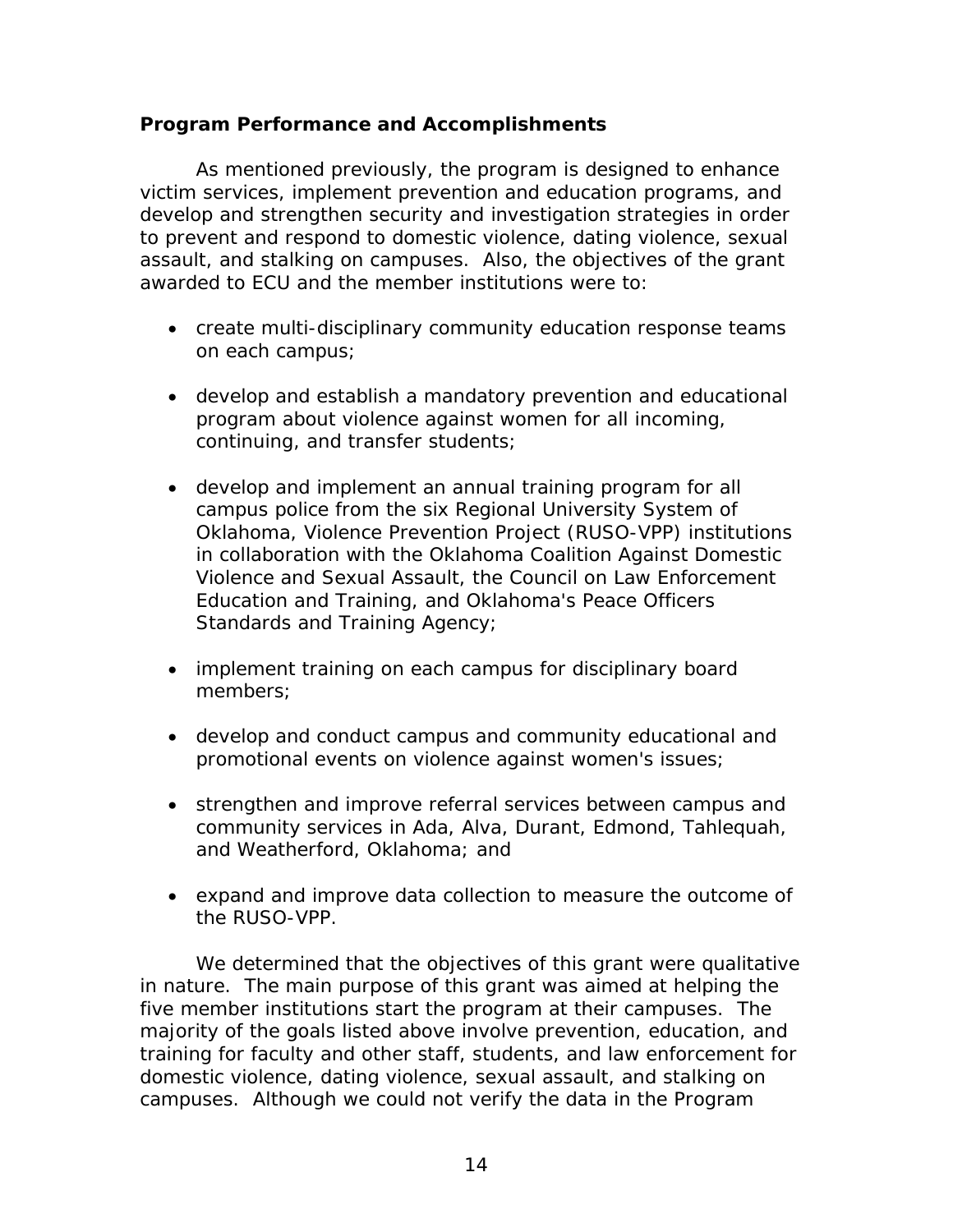<span id="page-19-0"></span>Reports, based on our review of program and financial records in addition to interviewing responsible officials, we concluded that each of the member institutions implemented the program at their campuses. In addition, we determined that the member institutions established partnerships with other agencies in the community.

According to information reviewed during our Program Report testing and interviews with ECU officials and community partners, we determined that there is no indication that the program has not been on track to complete the goals and objectives of the grant.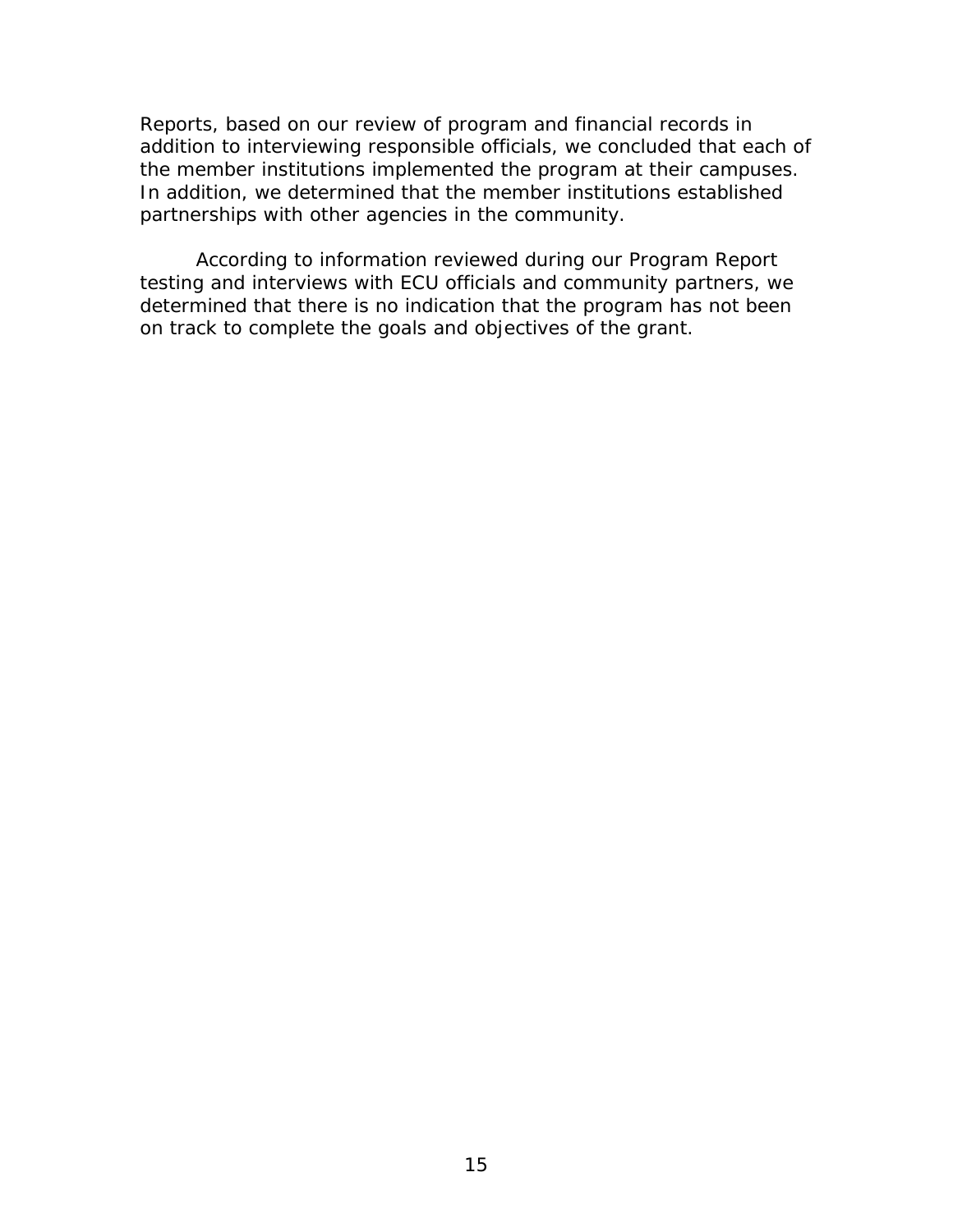# **Recommendations**

We recommend that the OVW:

- 1. Ensure ECU revise its policy of advancing award funds to member institutions and base disbursements on actual expenses incurred.
- institutions have been spent by the end of the project period. 2. Ensure that all funds drawn down and advanced to the member
- institutions have been spent by the end of the project period. 3. Remedy the \$18,742 in interest earned on these grant funds. 4. Ensure ECU revises financial reports based on actual
- expenditures.
- records in order to provide accurate reporting of program performance. 5. Ensure ECU and all member institutions maintain more detailed performance.<br>
16<br>
16<br>
16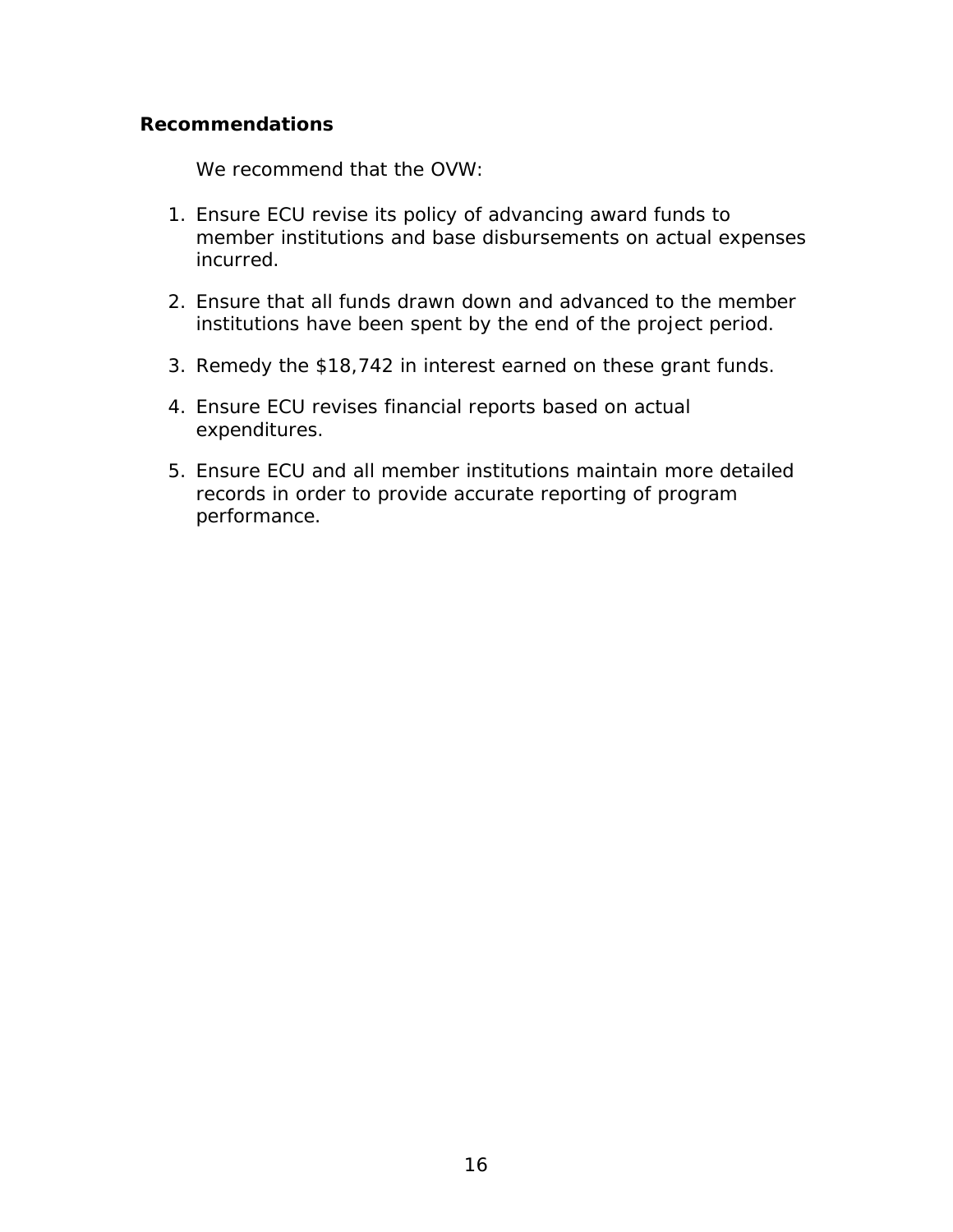### **OBJECTIVES, SCOPE, AND METHODOLOGY**

<span id="page-21-0"></span> reports; (9) grant requirements; (10) program performance and contractors. We determined that matching costs, property contractors were not applicable to this grant. As shown in Exhibit 1, implement the grant. The purpose of this audit was to determine whether costs claimed under the grant were allowable, reasonable, and complied with applicable laws, regulations, guidelines and terms and conditions. The objective of our audit was to assess risks and review performance in the following areas: (1) internal control environment; (2) drawdowns; (3) grant expenditures, including personnel and indirect costs; (4) budget management and control; (5) matching; (6) property management; (7) program income; (8) financial and progress accomplishments; and (11) monitoring of subgrantees and management, program income, and monitoring of subgrantees and East Central University was awarded a total of \$1,699,999 to

 believe that the evidence obtained provides a reasonable basis for an audit of the Grants to Reduce Domestic Violence, Dating Violence, Sexual Assault, and Stalking On Campus Program, Grant We conducted this performance audit in accordance with generally accepted government auditing standards. Those standards require that we plan and perform the audit to obtain sufficient, appropriate evidence to provide a reasonable basis for our findings and conclusions based on our audit objectives. We our findings and conclusions based on our audit objectives. Our audit concentrated on, but was not limited to, the award of the grant on August 28, 2007, through November 30, 2011. This was No. 2007-WA-AX-0004. ECU had a total of \$1,578,814 in drawdowns through October 12, 2011.

 important conditions of the grant. Unless otherwise stated in our report, the criteria we audit against are contained in the *Office of*  We tested compliance with what we consider to be the most *Justice Programs Financial Guide* and the award documents.

 In this effort, we employed a judgmental sampling design to obtain dollar amounts or expenditure category. We identified samples In conducting our audit, we performed sample testing in two areas, which were grant expenditures and indirect cost expenditures. broad exposure to numerous facets of the awards reviewed, such as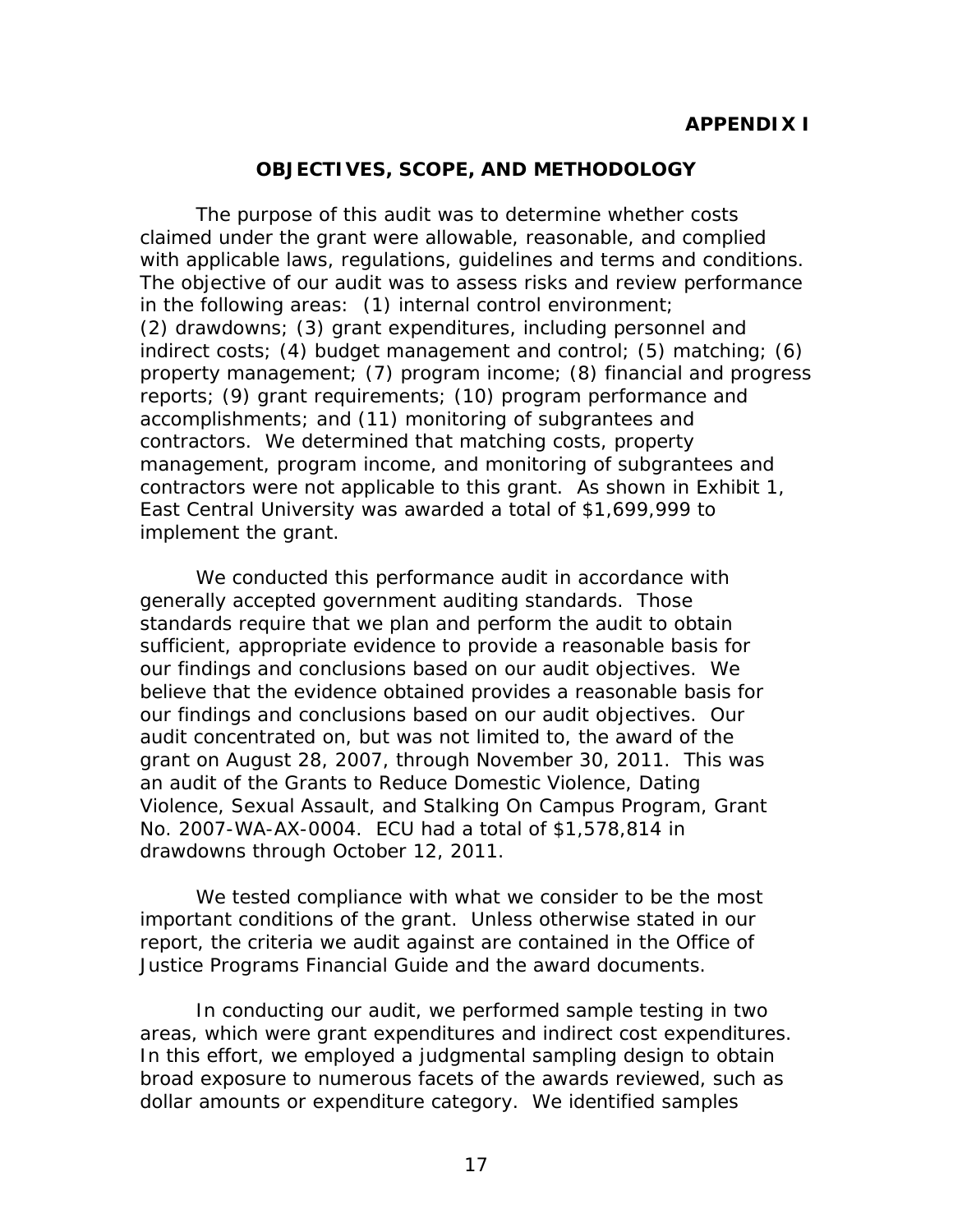including 109 grant expenditures and 10 indirect cost expenditures. This non-statistical sample design does not allow projection of the test

results to the universes from which the samples were selected.<br>In addition, we reviewed drawdowns, evaluated the timeliness and accuracy of FFRs and Progress Reports, and evaluated performance to grant objectives; however, we did not test the reliability of the financial management system as a whole.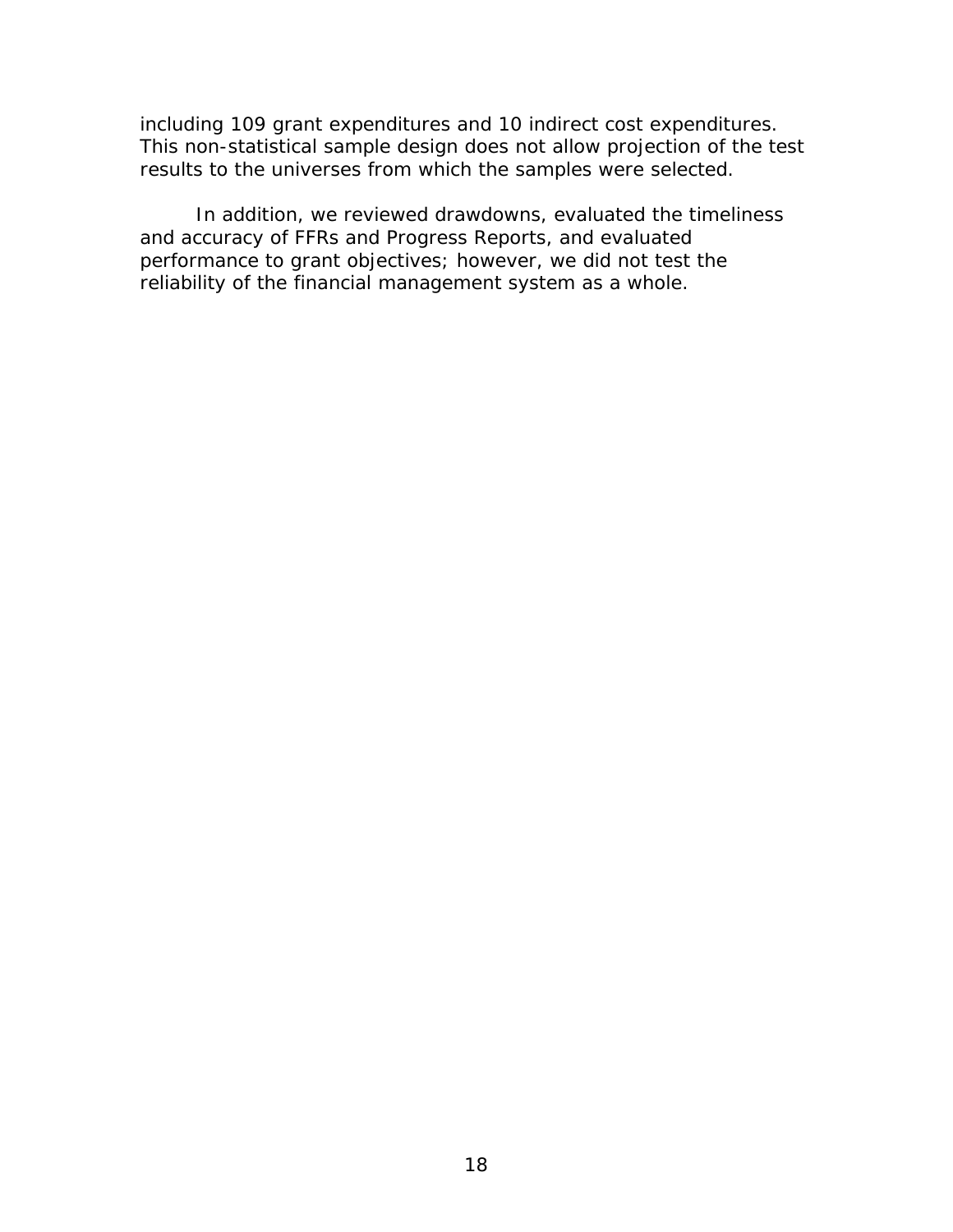# **APPENDIX II**

| <b>INTEREST EARNED</b>                 | <b>AMOUNT</b> | <b>PAGE</b> |
|----------------------------------------|---------------|-------------|
| Southwestern Oklahoma State University | 9,442         |             |
| Northwestern Oklahoma State University | 9,300         |             |
| <b>TOTAL DOLLAR-RELATED FINDINGS</b>   | \$18,742      |             |

# **SCHEDULE OF DOLLAR-RELATED FINDINGS**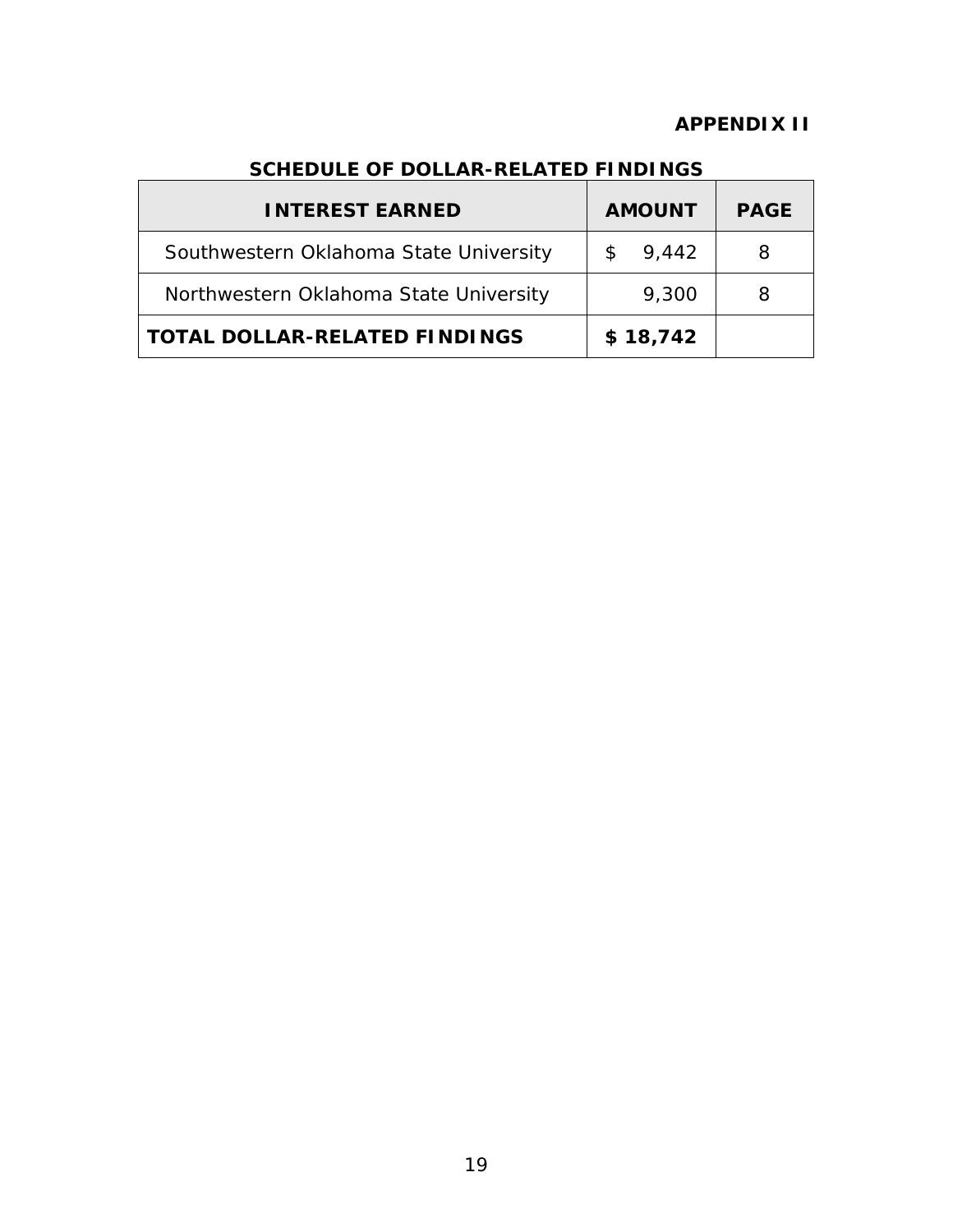#### **APPENDIX III**

## **EAST CENTRAL UNIVERSITY RESPONSE TO THE DRAFT REPORT**



Office of Administration and Finance

Mr. David M. Shereen U.S. Department of Justice Office of the Inspector General Denver Regional Audit Office 1120 Lincoln. Suitc ! 500 Dcnver, Colorado 80203

lli00 E. 14th Street, PMB G-8 ~ Ada, OK 74820-6999 (580) 559-5539 - (580) 332-3790 FAX

RE: East Central University RUSO-VPP Flagship Grant (OVW) Response to OIG Audit Findings and Recommendations

Dear Mr. Shereen:

Below are East Central University's responses to OIG's audit findings and recommendations. These responses are categorized according to the location (page number(s)) of the findings in the Draft Audit Report received April 27, 2012 with excerpts from the report in bold and ECU responses in normal text.

Sincerely,

Jessica/Boles, CPA, CFE Vice President for Administration and Finance

#### Page 7 - Drawdowns:

Orawdowns were not based on actual expenditures (including member institutions). According to the *OJP Fillum:iul Guide,* award recipient organizations should request funds based upon immediate disbursement/reimbursement requirements. Recipients should time their drawdown requests to ensure that federal cash on hand is the minimum needed for reimbursements to be made immediately. or within 10 days. Of the \$1,258,810 advanced to the 5 member institutions for personnel, fringe, travel, supplies, and other, \$307,120 remained unspent as of Nov. 2011.

When the OVW Flagship grant was awarded ECU was asked by OVW to implement the grant quickly and smoothly. As the flagship grants were considered a sort of pilot program, never been done before, they didn't fit well in any grant or cooperative agreement category. After discussion between ECU's Vice President of Administration and Finance. and other Administrators (Presidents, Viee Presidents of Student Development, and Vice Presidents of

Oklahoma's Premier Student-Centered Regional University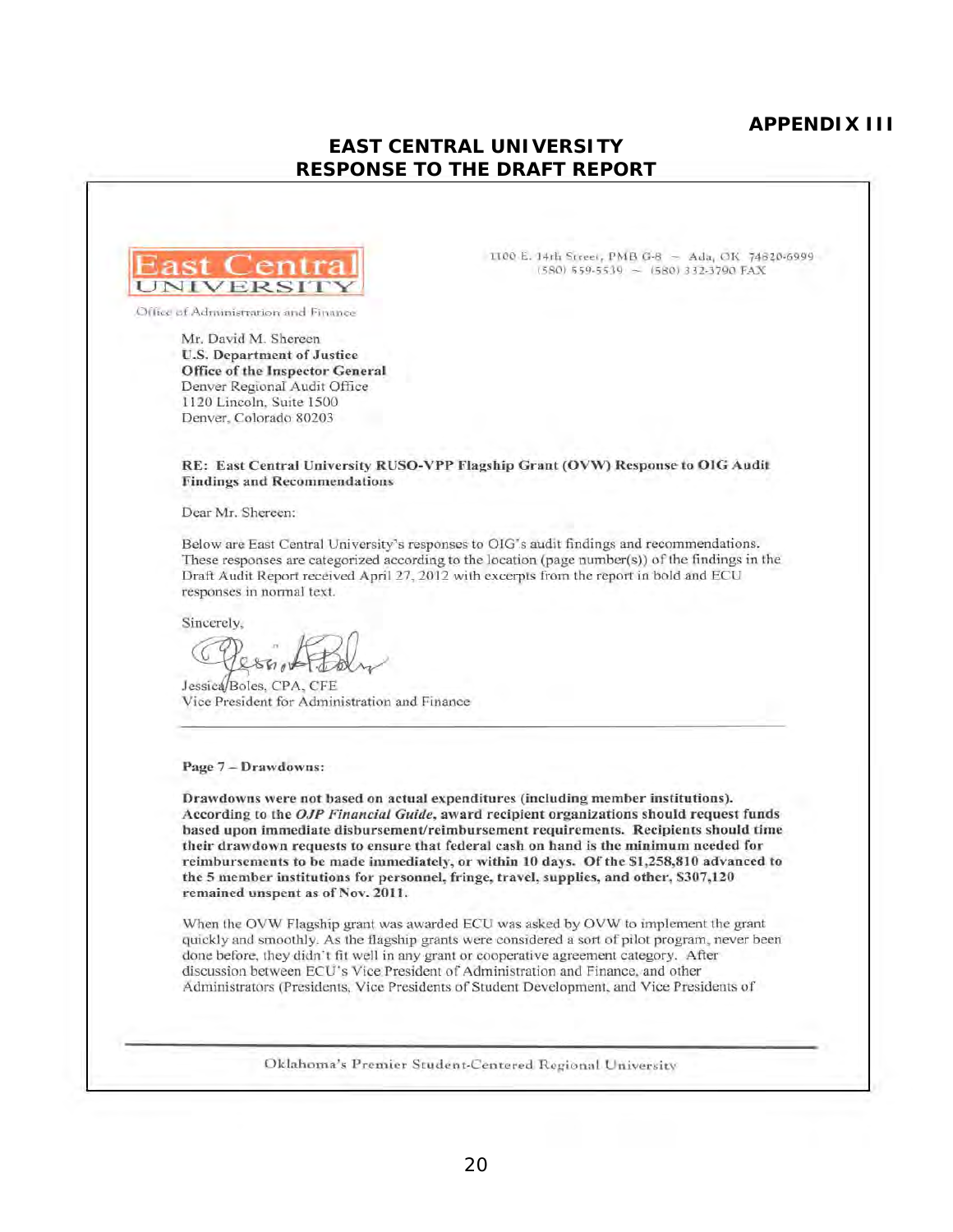Administration and Finance) on the other campuses within the system, it seemed the best way to handle the funding was to initially fund each member institution their monies that were allocated in the budget. Because university budgets arc prepared a year in advance, there was no room in any of the institutions budgets to suddenly open a program office on campus and hire a totally new position, Many of the institutions would likely have not participated in the grant had they been asked to financially front the program, office, and position, and most if not all of them had and continue to have insufficient institutional funds to do so. Higher education in Oklahoma has seen continual cuts in State funding over the last live years, fostering an environment of great unease among institutions in implementing any new program, especially requiring a totally new full-time position, without funding in hand. In hindsight, treating member institutions as subrecipients might have been better, but three weeks to pull all six universities together in agreement and submit the application with memorandums of understanding, was not conducive to doing so.

All expenditures of grant funds were accounted for and processed through the Office of State Finance, and the controller of caeh institution rcquired the same documcntation and justification as their other funds, in fact even more. Expenditures were monitored by ECU, and if there was ever a question of allowable cost, OVW or OJP was contacted. All expenditures were welldocumented and allowable. At various times throughout the grant period, different universities asked questions regarding their budgets and when the program director requested infonnation and documentation, sent their accounting spreadsheets to ECU for review. Additionally, prior to IDC allocations and continuation funding being dispersed, all member institutions were required to submit a full accounting of their grant expenditures, along with a statement regarding the exhaustion of funds. Each institution agreed to continue the program, even through a no-cost extension of the grant, until all grant funding is exhausted.

Regarding the unspent funds as of November 2011, already approximately \$130,000 of that has been depleted, which is on track for total exhaustion by the end of 2012, if not sooner for at least two of the member institutions. All funds will be exhausted by each university. In fact, ECU required that the universities sign statements that they will exhaust all grant funds, and ECU infonned them all that we will request a no-cost extension at least through December 2012 in order to do so. ECU and the member institutions will continue to keep an accurate and thorough accounting of all expenditures, until all funds arc exhausted.

ECU will work to revise their policy regarding DOJ grant awards. This policy will include the drawdown of funds based on expenditures only. If additional institutions require funding in advance, they will be treated as a sub-recipient, subject to ECU monitoring as well as financial and program progress reporting to DOJ.

Page 8 - Drawdowns: (Exhibit 3 Interest Income Earned)

As a result of the excess funds sitting in bank accounts, we found that two of the institutions have earned a combined \$18,742 in interest income on the federal funds they were advanced (\$9,442 for SWOSV and \$9,300 for NWOSV)\_ The *DJP Financial Guide*  states that Institutions of Higher Education return any interest income earned to the U.s. Department of Health and Human Services,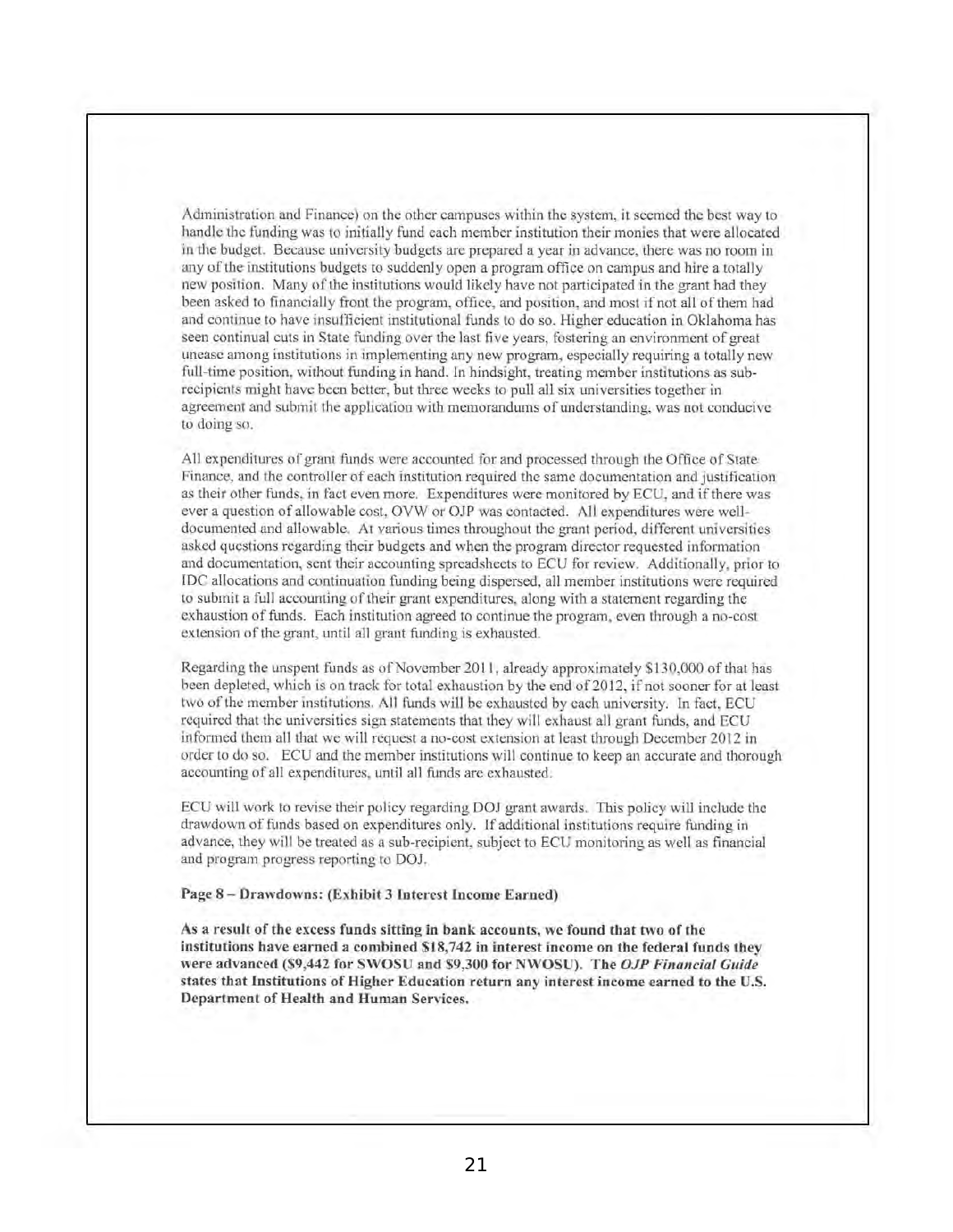ECU was unaware of this occurrencc. Our own 430 account at OSF, and most other 430 accounts at OSF, are non interest-eaming accounts. It was assumed that because the funds were in a 430 account, thcy wcre in the samc account type as the other 4 institutions. ECU has already discussed this with the two member institutions and the interest earned will be returned to OVW.

#### Page 12 - Reports: (Exhibit 7: Federal financial Report Accuracy)

\Ve found that two of the four financial reports were inaccurate. For the financial reports ending December 31, 2010 and March 30, 2011, there was total difference of \$345. ECU officials explained that the difference is due to the timing of indirect costs being allocated to the accounting records. Therefore, we will not take exception to the instances where individual reports were not accurate because the amounts were immaterial. However, as with our previous finding in the Drawdowns section of this report, the FFRs were based on ECU's accounting records and not actual expenditures, including those of the member institutions. As a result, we cannot determine the accuracy of any of the financial reports submitted.

See response above in drawdowns section. ECU's financial reports arc accurate, according to how the payments to institutions were handled. All member institution accounting documents were provided to OIG, and all samples were well-documented, allowable, and justifiable. The documents can be provided to OVW or the issue otherwise remedied as deemed appropriate by OVW.

#### Pages 12 and 14 - Reports:

"Additionally, we could not confirm all the data submitted in the Program Reports." "Overall, some of the supporting documentation provided was insufficient. We could not confirm all of the data report in the Program Reports. According to the Program Director, ...many of the numbers provided for the reports were estimated based on the training being mandatory for students. In some instances, only a class roster was provided as cvidenee for the number of students that attended mandatory training sessions. However, there is not enough evidence to confirm whether the students listed on the roster actually attended the training sessions. We also noted another form of supporting documentation for Program Report data was in the form of an e-mail to the Program Director stating which training was provided and the estimated number of attendees. Some of the coordinators at the member institutions were unsure which categories to report some of the training events they held."

Most data in the RUSO-VPP program reports is based on actual class rosters, sign-in sheets, and head counts, and is very accurate, while there are some categories that include events with attendees that arc not as easily counted. Services to Victims, a very important part of the RUSO-VPP program and one of its main objectivcs, was reported in perfect accuracy, well-documented, and valid. Information regarding incoming students was also reported accurately and welldocumented as were most events at the member institutions.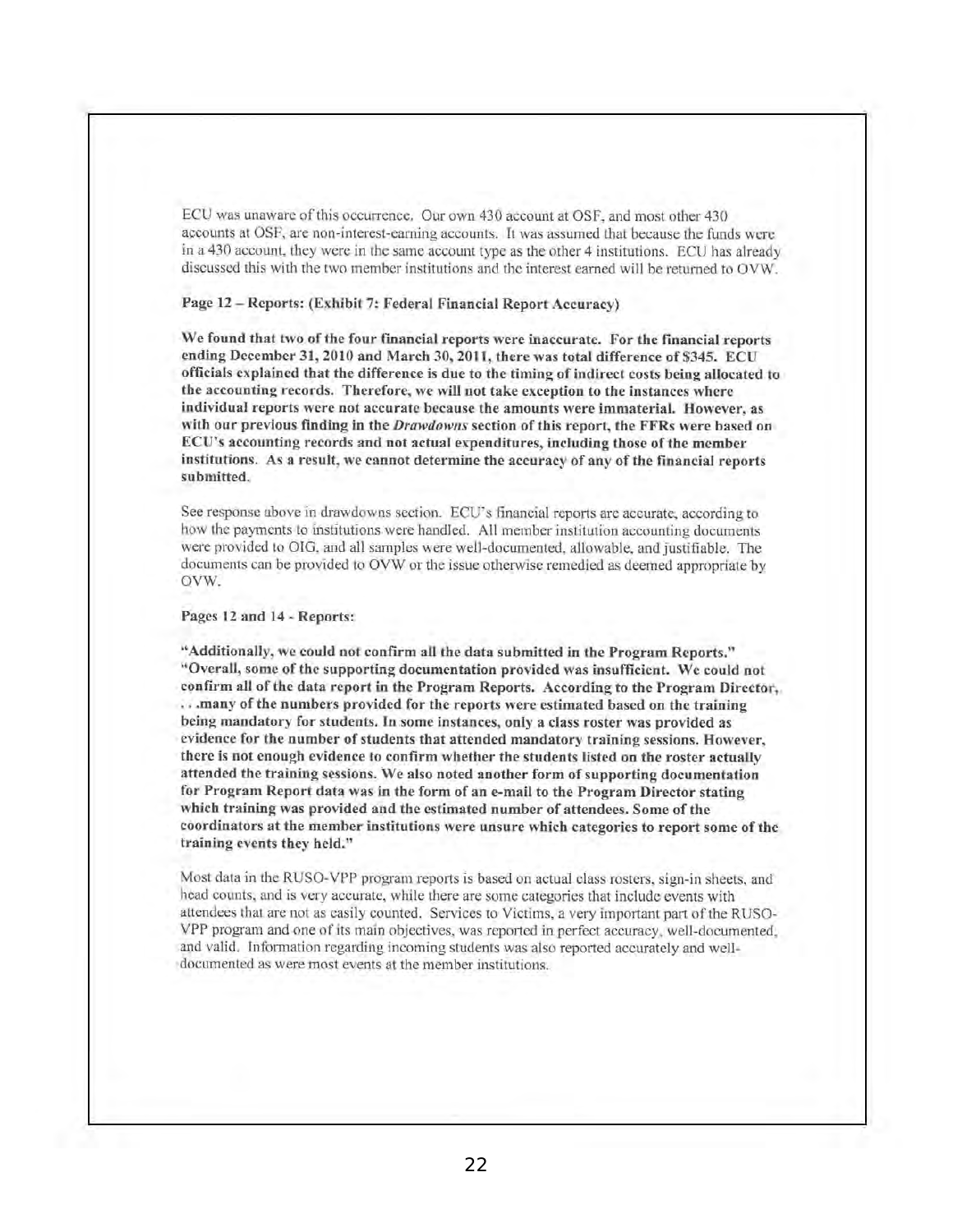OVW is aware that one institution docs not require mandatory orientation, and that capturing all the incoming students for cducation is a challenge. OVW is also wel!-aware that all the universities have some difficulty in capturing 100% due to absences/no-shows to the mandatory classes. Most of the universities have a follow-up policy for that, and they depend on the instructor of the specific class to identify those absent that day. A class roster is used to do this, just like an instructor uses a roster. When absent students are identified, they are contacted, provided educational materials in the next class they attend, or are required to view the session online or on video. Rosters are frequently used on campuses, obviously in almost every course, as a record of attendanec. This is no different for our education sessions in those courses. Olher education is done via online methods and is sent out to all incoming students, Or the entire student population that semester. To handle these events in any other way (i.e. require signatures by a roster, etc) is detrimental to attendance, enthusiasm of students, participation, and to the grant program itsclf, because I) these programs arc run by I-person, who is usually the speaker/trainer; 2) it would take at least an hour before each event to just get people through the door; 3) this would tum students and attendees off and they would not want to go back to another event; 4) it makes it more of a closed forum when we usually want these to be open to as many attendees as possible; and 5) as a whole, this is the opposite of what we are trying to do, which is to educate, train, and provide awareness to as many people as possible.

To say that somc of the documentation was insufficient seems somewhat subjective. RUSO-VPP stands by our methods of estimating numbers for events that are not mandatory, registered, or enrolled. If you have an awareness or educational event in a location with 500 chairs set up and you have numerous attendees standing, with few or no scats vacant, an educated, conservative, and fairly accurate estimate is that 500 people attended. If you are at a community event that serves free hotdogs (i.e. national night out or other campus/community event), and there are 500 hotdogs, an educated and conservative estimate is 400 or so (assuming some will cat two hotdogs). If you are at a football game that is ticketed, you can assume with fairly good accuracy, the tickets/entries are pretty accurate, although conservative, because look at the players, cheerleaders, student groups, etc., that don't require a ticket. If you are at an event and someone tries to get a headcount, this is difficult, but can get you to a fairly good estimate. If you see administrators and community officials there, they are usually pointed out and welcomed, and we know how many are there, which is recorded. If we have an awareness event in the University Center with lots of foot traffic, we always try to get a sign in sheet and have people sign in, but students don't like to sign their names on things like this, so wc try to count or mark as we sec people coming to our tables or vicwing our materials, displays, etc.

In my experience as a fonner coordinator, and now as a Director and tcam member attending these cvents, our estimates are very conservative. It is obvious that all the coordinators arc conscientious and diligent in their reporting. They are able to provide numbers of administrators, athletes, law enforcement, student groups, Greeks, community members, etc. for each event. This indicates they are very aware and make a concentrated effort to provide accurate totals and breakdowns of people attending. To say that they are just estimates implies that these events are immaterial and that we have simply thrown numbers on a report, which is absolutely not the case.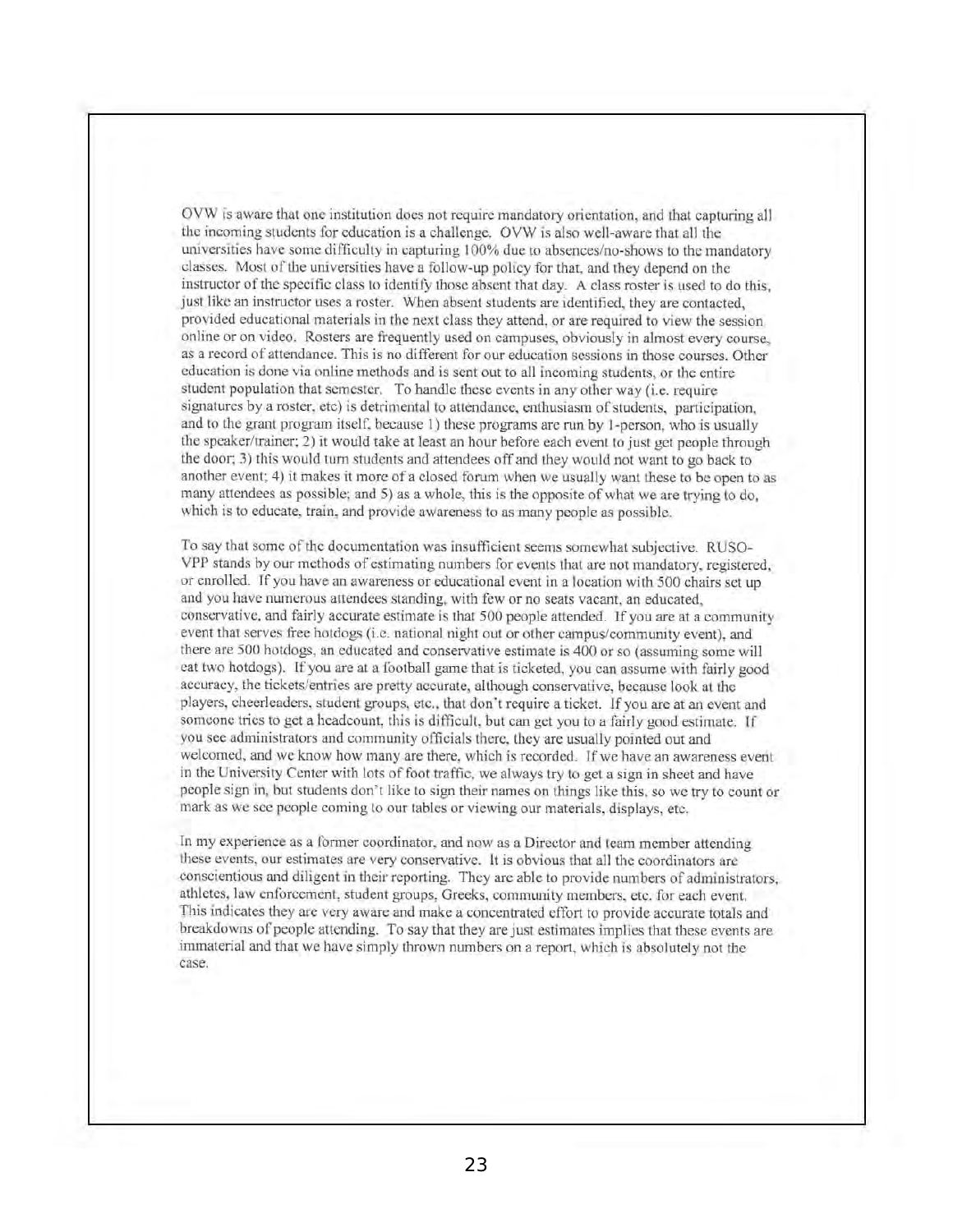Lastly, thc report for the Flagships is the same report used for campus programs, and there is no avenue to separate each member's data in that report form. This is a somewhat flawed process, therefore, the RUSO-VPP director required each membcr to submit to ECU their own report to have on file. Yes, the aggregate report is not a perfect portrait of each member's activities, but it is the best we have, because it is the form we are required to use. Yes, some activities are somewhat informal and are not the type of event that we can gain signatures of attendees, resulting in minimal documentation, but they arc still cvents and are still reportable. There arc also many instances of awareness events that we cannot event track, bccause they arc monthly campaigns with posters, emails, etc. Many of our objectives have qualitative results, not easily measured. We know we reach people because our contacts and visits increase, but we cannot track these events. Some events blur the lines betwccn education and training, often consisting of both. TIlis makes it a judgment call by the coordinator whether to report it as training or education or to divide it. Again, this makes it difficult to report, especially on an aggregate report. And, often members will put a statement in their narrative about it.

ECU and RUSO-VPP is continually striving toward more accurate, yet still efficient, counting and measurements. Possible solutions and remedies for this issue to require coordinator to complete a basic event form from now on, outlining the event and reporting the attendance, including how it was measured, and maybe some qualitative data such as quotes, visits resulting from the event, etc. These could be outlined in report narrative and provided as attachments if ovw requests them. ECU will remedy this solution as agreed upon by OVW and Grant Staff.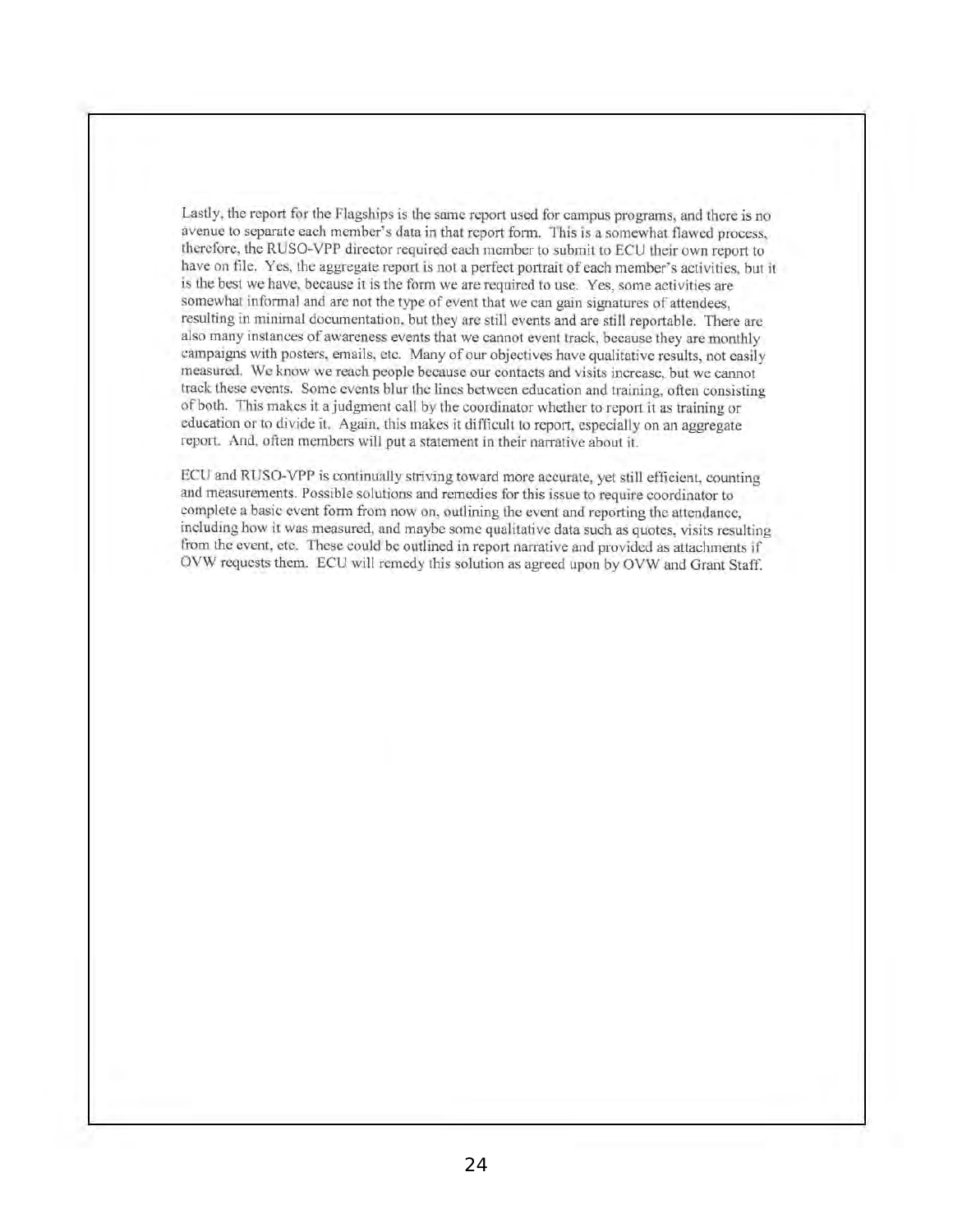# **APPENDIX IV**

| <b>OFFICE ON VIOLENCE AGAINST WOMEN</b> |  |  |
|-----------------------------------------|--|--|
| <b>RESPONSE TO THE DRAFT REPORT</b>     |  |  |
|                                         |  |  |

|            | <b>Baylingran D.C., 20130</b><br>June 19, 2012                                                                                                                                                                                                                                                                                            |
|------------|-------------------------------------------------------------------------------------------------------------------------------------------------------------------------------------------------------------------------------------------------------------------------------------------------------------------------------------------|
| MEMORANDUM |                                                                                                                                                                                                                                                                                                                                           |
| TO:        | David Sheeren<br>Regional Audit Manager<br>Denver Regional Audit Office                                                                                                                                                                                                                                                                   |
| FROM:      | Bea Hanson<br><b>Acting Director</b><br>Office on Violence Against Women                                                                                                                                                                                                                                                                  |
|            | <b>Rodney Samuels</b><br>Audit Liaison/Staff Accountant<br>Office on Violence Against Women                                                                                                                                                                                                                                               |
| SUBJECT:   | Audit of the Office on Violence Against Women Grant to Reduce<br>Domestic Violence, Dating Violence, Sexual Assault, and Stalking on<br>Campus Program Awarded to East Central University in Ada, Oklahoma<br>(ECU)                                                                                                                       |
|            | This memorandum is in response to your correspondence dated April 27, 2012 transmitting the<br>above draft audit report for ECU. We consider the subject report resolved and request written<br>acceptance of this action from your office.                                                                                               |
|            | The report contains five recommendations and \$18,742 in unallowable interest earned on these<br>grant funds. The Office on Violence Against Women (OVW) is committed to working with the<br>grantee to address each item and bring them to a close as quickly as possible. The following is<br>an analysis of the audit recommendations: |
|            | 1) Ensure that the ECU revise its policy of advancing award funds to member<br>institutions and base disbursements on actual expenses incurred.                                                                                                                                                                                           |
|            | After review of the OIG Report referenced above and the response submitted by the<br>ECU, OVW will coordinate with the grantee to obtain the necessary supporting<br>documentation to ensure that the ECU revise its policy of advancing award funds to<br>member institutions and base disbursements on actual expenses incurred.        |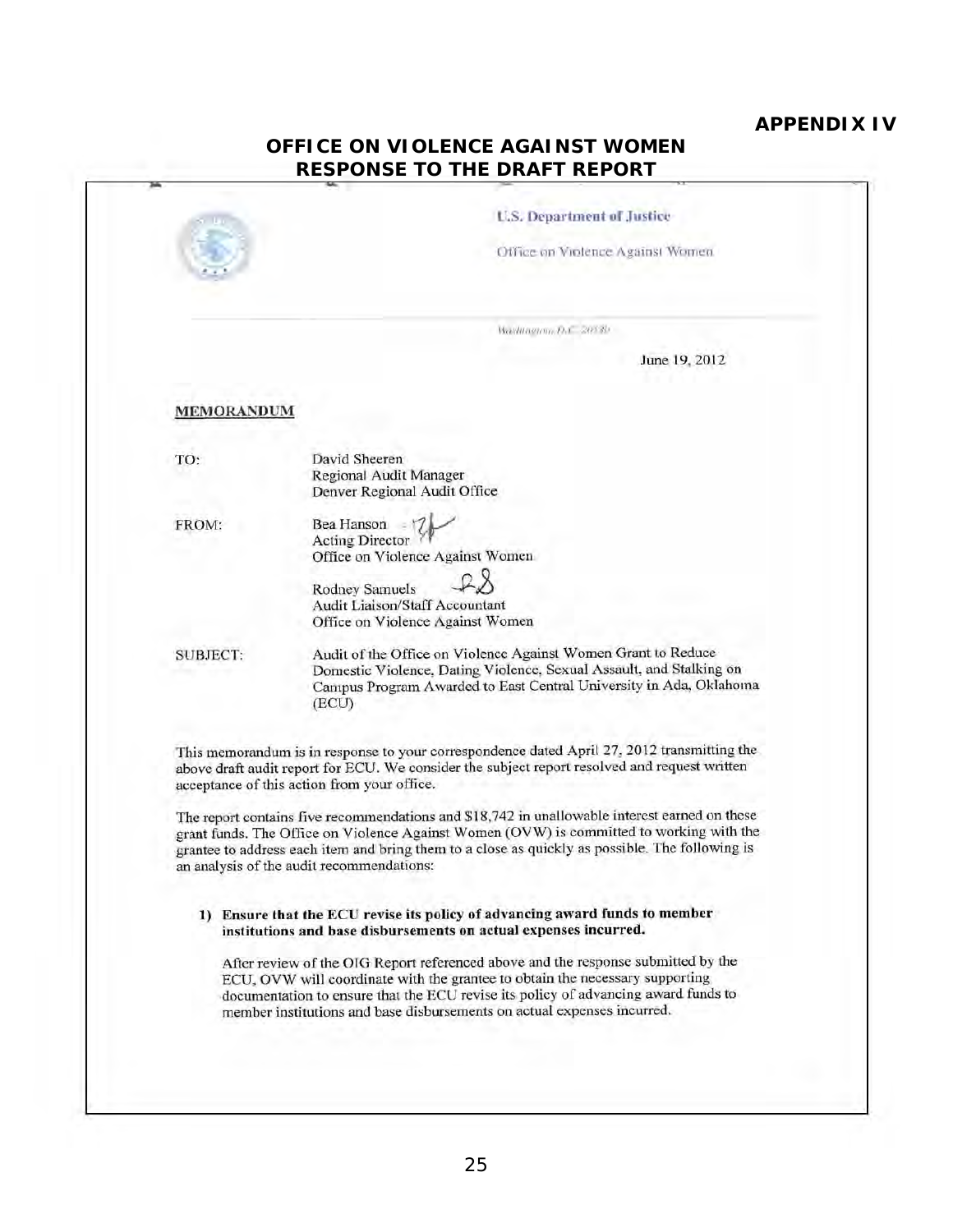#### 2) Ensure that all funds drawn down and advanced to the member institutions have been spent by the end of the project period.

After review of lhe OIG Report referenced above and the response submitted by the ECV, OVW will coordinate with the grantee to ensure that all funds drawn down and advanced to the member institutions have been spent by the end of the project period.

#### 3) Remedy the \$18,742 in interest earned on these grant funds.

After review of the OIG Report referenced above and the response submitted by the ECU, OVW will coordinate with the grantee to obtain the necessary supporting documentation to remedy the \$18,742 in interest earned on these grant funds.

#### 4) Ensure ECU revises financial reports based on actual expenditures.

After review of the OIG Report referenced above and the response submitted by the ECU, OVW will coordinate with the grantee to obtain the necessary supporting documentation to ensure that ECU revises financial reports based on actual expenditures.

#### 5) Ensure ECU and all member institutions maintain more detailed records in order to provide accurate reporting of program performance.

After review of the OIG Report referenced above and the response submitted by the ECU, OVW will coordinate with the grantee to obtain the necessary supporting documentation to ensure that the ECU implements procedures to effectively provide oversight to its contractors.

We appreciate the opportunity to review and comment on the draft report. We will continue to work with ECU to address the recommendations. If you have any questions or require additional information, please contact Rodney Samuels of my staff at (202) 514-9820.

cc: Louise M. Duhamel Acting Assistance Director Audit Liaison Group Justice Management Division

> Angela Wood Budget Officer Office on VioLence Against Women

> > 2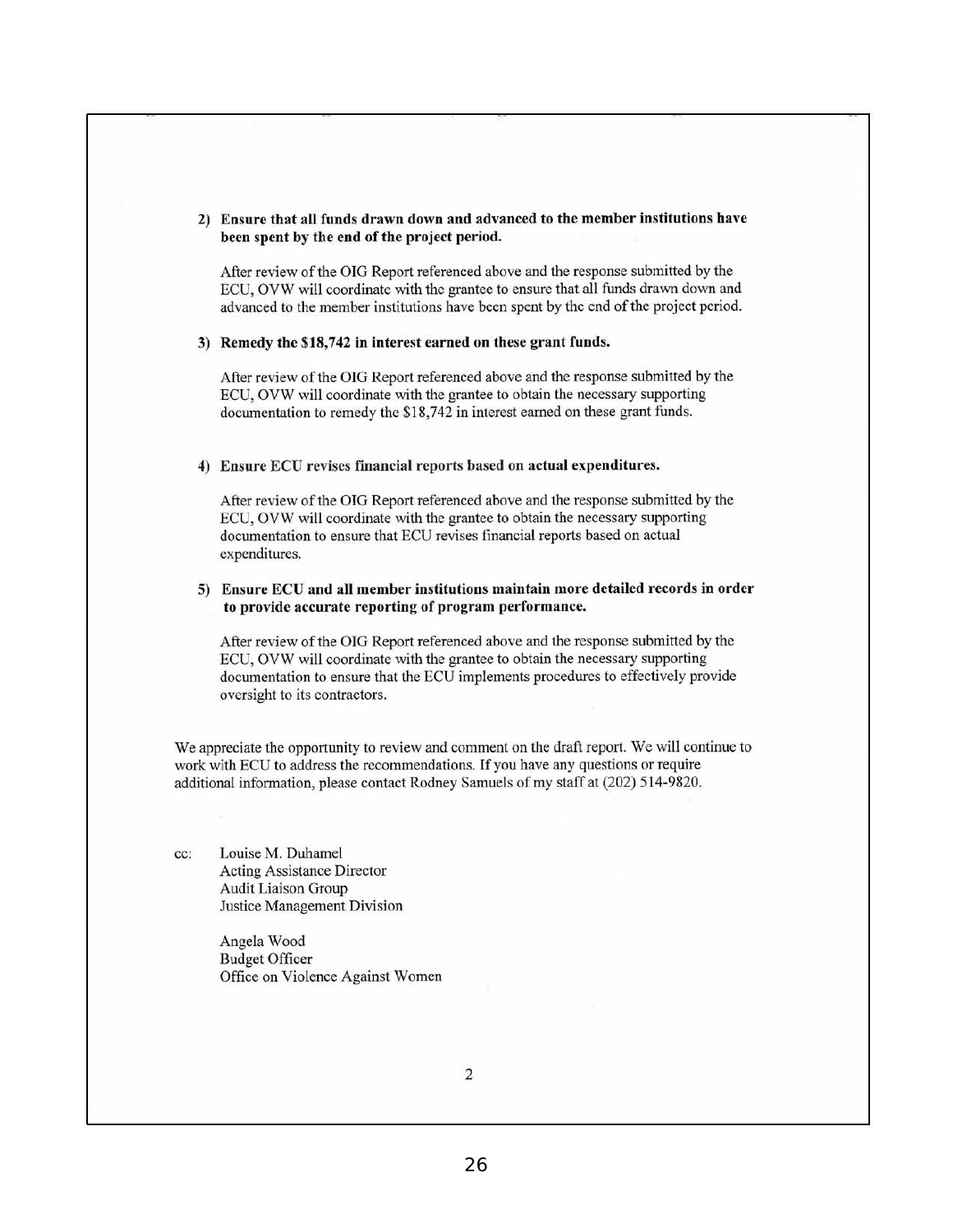Latinisha Lewis Program Specialist Office on Violence Against Women

bá.

 $\bar{\omega}$ 

W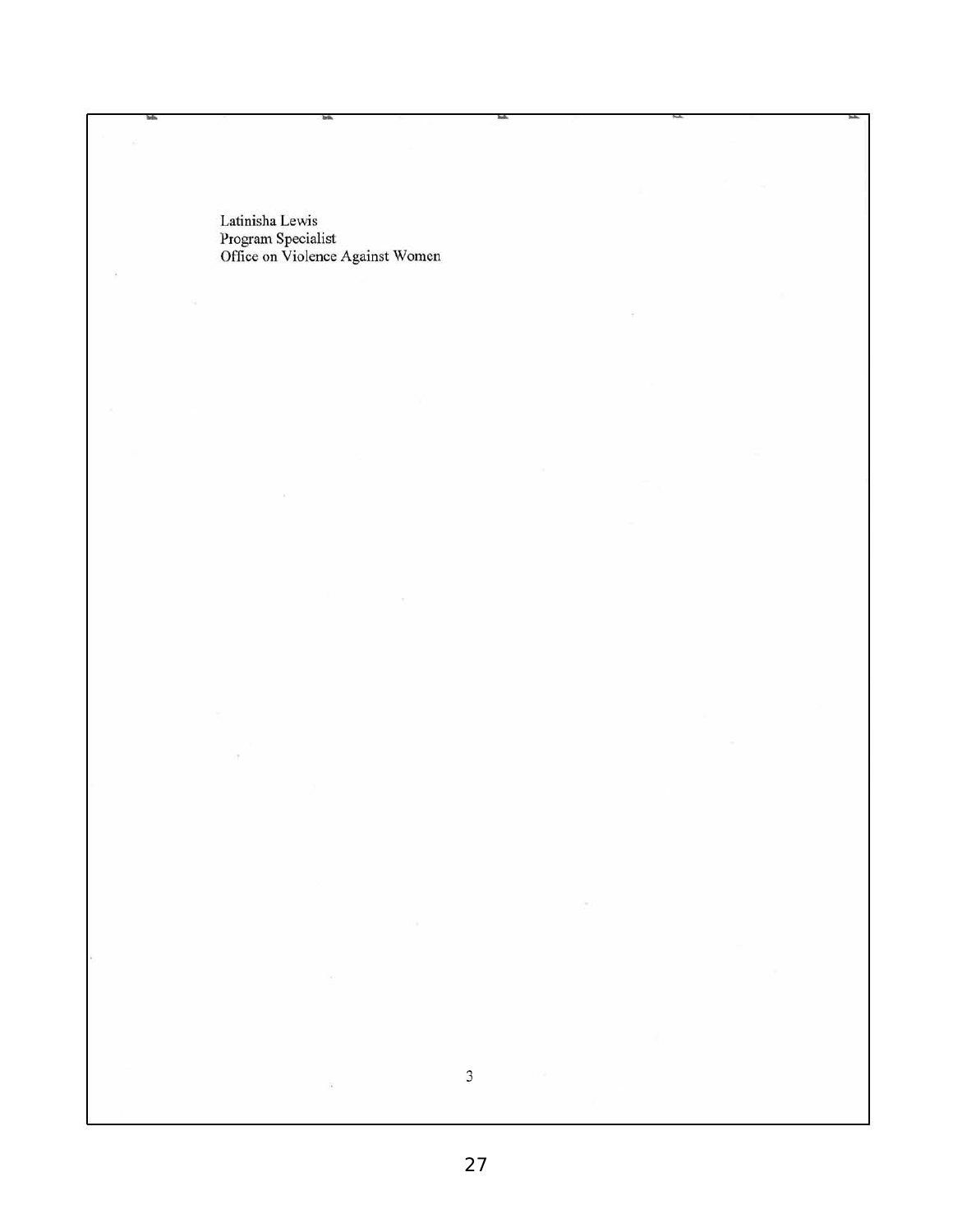# **OFFICE OF THE INSPECTOR GENERAL ANALYSIS AND SUMMARY OF ACTIONS NECESSARY TO CLOSE REPORT**

<span id="page-32-0"></span> response is incorporated in Appendix IV of this final report. The following The OIG provided a draft of this audit report to OVW. The OVW's provides the OIG analysis of the response and summary of actions necessary to close the report.

# **Recommendation Number**

1. Resolved. OVW concurred with our recommendation to ensure ECU base disbursements on actual expenses incurred. OVW stated in its revise its policy of advancing award funds to member institutions and response that it will coordinate with ECU to obtain the necessary supporting documentation to ensure that the ECU revise its policy of advancing award funds to member institutions and base disbursements on actual expenses incurred.

 This recommendation can be closed when ECU provides the OIG with a copy of its newly implemented policy of basing drawdown of funds on expenditures only.

 **2. Resolved.** OVW concurred with our recommendation to ensure that will coordinate with ECU to ensure that all funds drawn down and all funds drawn down and advanced to member institutions be spent by the end of the project period. OVW stated in its response that it advanced to member institutions have been spent by the end of the project period.

 This recommendation can be closed when ECU provides the OIG with documentation that all funds have been expended.

 **3. Resolved.** OVW concurred with our recommendation to remedy the \$18,742 in interest earned on grant funds. OVW stated in its response that it will coordinate with ECU to obtain the necessary supporting documentation to remedy the \$18,742 in interest earned on these grant funds.

 This recommendation can be closed when ECU provides the OIG with documentation that the funds have been returned.